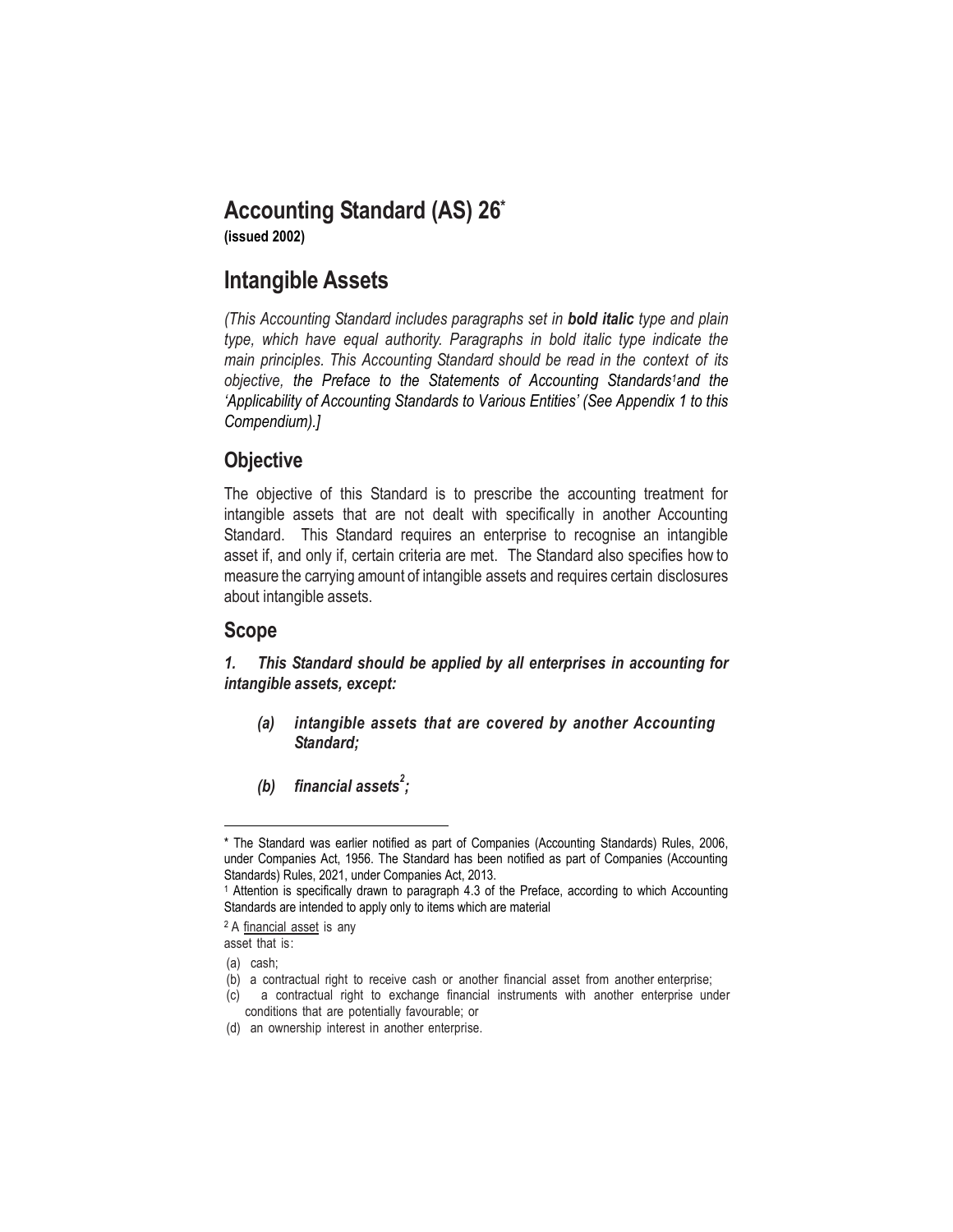- *(c) mineral rights and expenditure on the exploration for, or development and extraction of, minerals, oil, natural gas and similar non-regenerative resources; and*
- *(d) intangible assets arising in insurance enterprises from contracts with policyholders.*

#### *This Standard should not be applied to expenditure in respect of termination benefits3 also.*

2. If another Accounting Standard deals with a specific type of intangible asset, an enterprise applies that Accounting Standard instead of this Standard. For example, this Standard does not apply to:

- (a) intangible assets held by an enterprise for sale in the ordinary course of business (see AS 2, *Valuation of Inventories*, and AS 7, *Construction Contracts*);
- (b) deferred tax assets (see AS 22, *Accounting for Taxes on Income*);
- (c) leases that fall within the scope of AS 19, *Leases*; and
- (d) goodwill arising on an amalgamation (see AS 14, *Accounting for Amalgamations*) and goodwill arising on consolidation (see AS 21*, Consolidated Financial Statements*).

3. This Standard applies to, among other things, expenditure on advertising, training, start-up, research and development activities. Research and development activities are directed to the development of knowledge. Therefore, although these activities may result in an asset with physical substance (for example, a prototype), the physical element of the asset is secondary to its intangible component, that is the knowledge embodied in it.

 $\overline{\phantom{a}}$ 

<sup>3</sup> Termination benefits are employee benefits payable as a result of either:

<sup>(</sup>a) an enterprise's decision to terminate an employee's employment before the normal retirement date; or

<sup>(</sup>b) an employee's decision to accept voluntary redundancy in exchange for those benefits (voluntary retirement).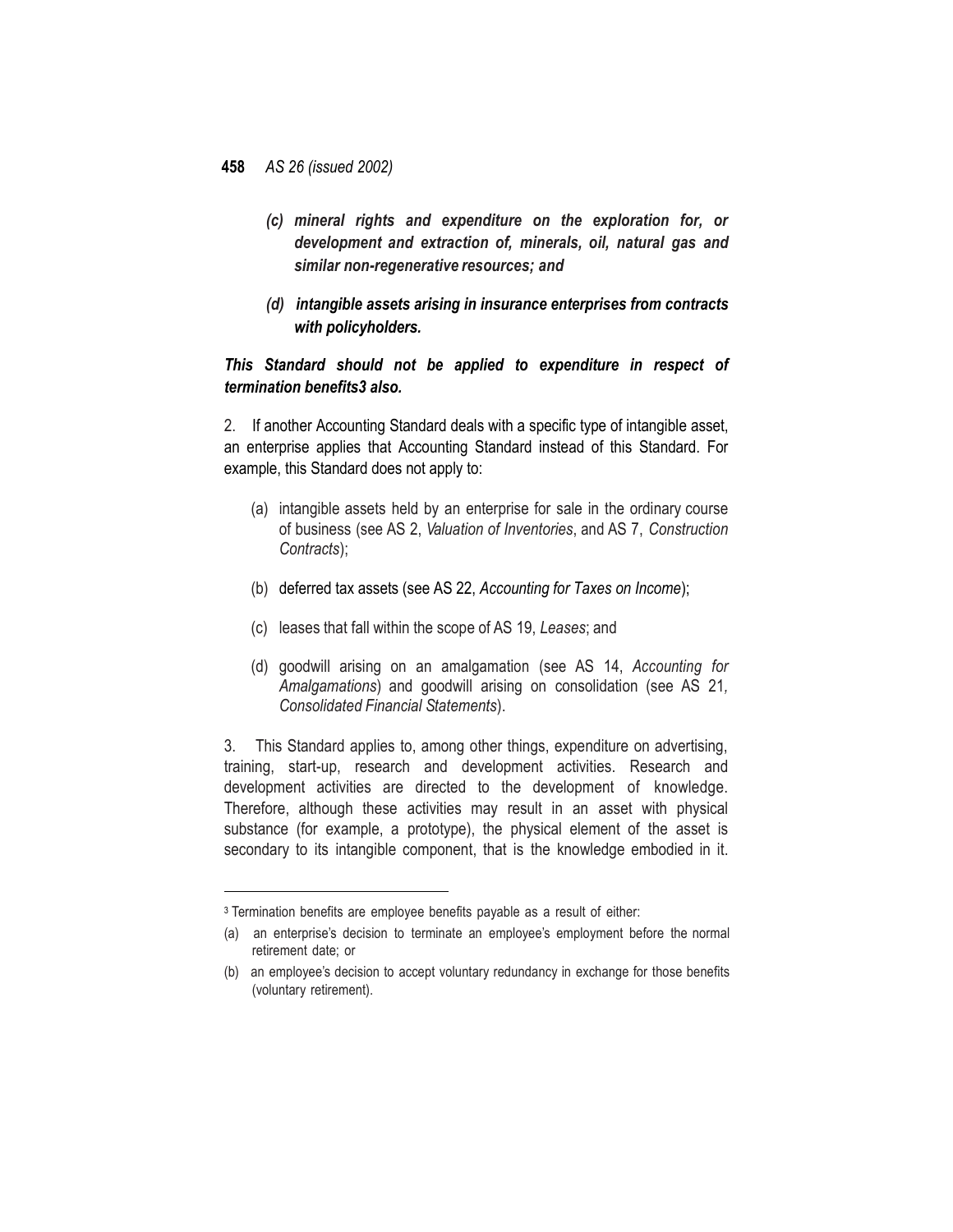This Standard also applies to rights under licensing agreements for items such as motion picture films, video recordings, plays, manuscripts, patents and copyrights. These items are excluded from the scope of AS 19.

4. In the case of a finance lease, the underlying asset may be either tangible or intangible. After initial recognition, a lessee deals with an intangible asset held under a finance lease under this Standard.

5. Exclusions from the scope of an Accounting Standard may occur if certain activities or transactions are so specialised that they give rise to accounting issues that may need to be dealt with in a different way. Such issues arise in the expenditure on the exploration for, or development and extraction of, oil, gas and mineral deposits in extractive industries and in the case of contracts between insurance enterprises and their policyholders. Therefore, this Standard does not apply to expenditure on such activities. However, this Standard applies to other intangible assets used (such as computer software), and other expenditure (such as start-up costs), in extractive industries or by insurance enterprises. Accounting issues of specialised nature also arise in respect of accounting for discount or premium relating to borrowings and ancillary costs incurred in connection with the arrangement of borrowings, share issue expenses and discount allowed on the issue of shares. Accordingly, this Standard does not apply to such items also.

## **Definitions**

*6. The following terms are used in this Standard with the meanings specified:*

*6.1 An intangible asset is an identifiable non-monetary asset, without physical substance, held for use in the production or supply of goods or services, for rental to others, or for administrative purposes.*

*6.2 An asset is a resource:*

- *(a) controlled by an enterprise as a result of past events; and*
- *(b) from which future economic benefits are expected to flow to the enterprise.*

*6.3 Monetary assets are money held and assets to be received in fixed or determinable amounts of money.*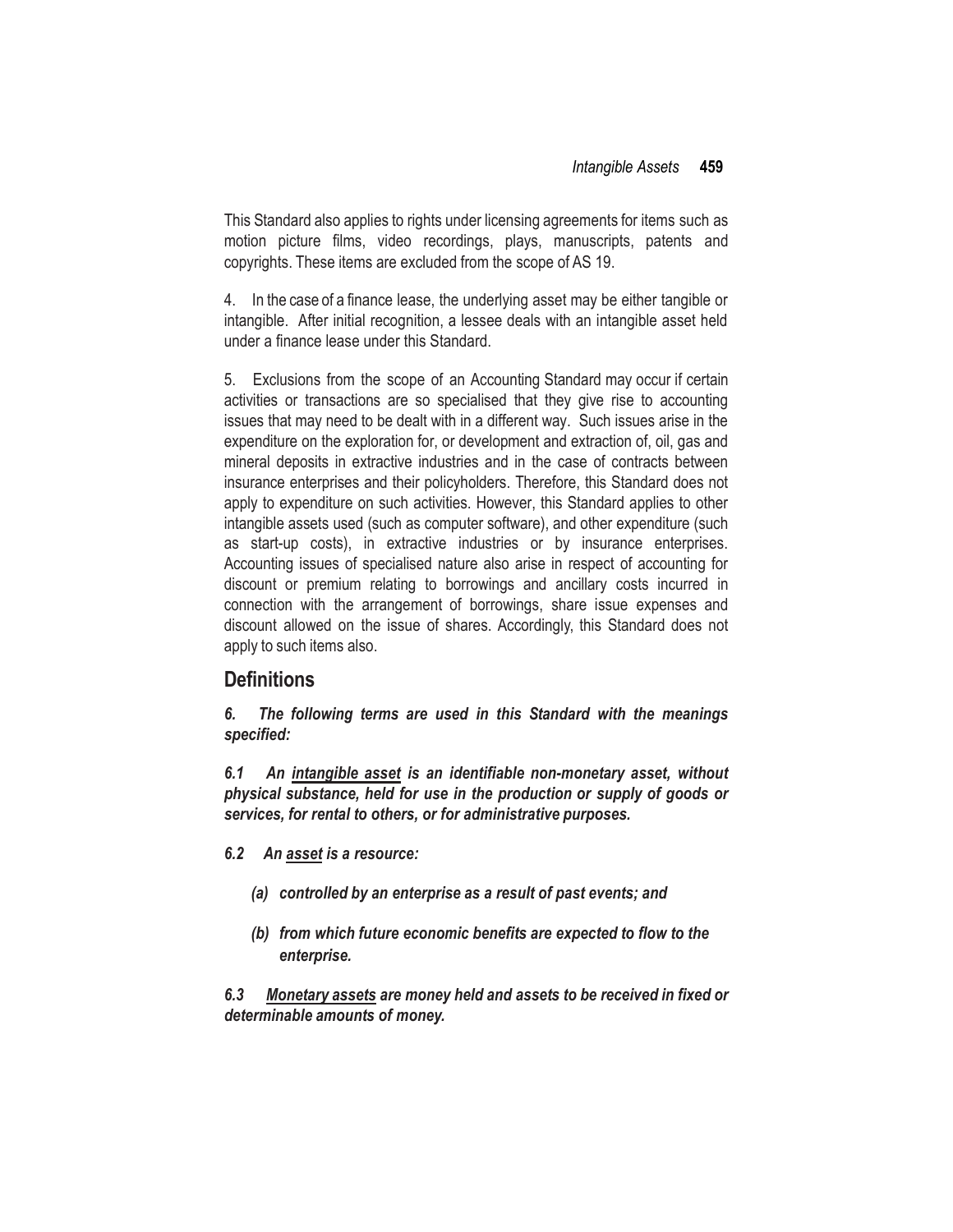*6.4 Non-monetary assets are assets other than monetary assets.*

*6.5 Research is original and planned investigation undertaken with the prospect of gaining new scientific or technical knowledge and understanding.*

*6.6 Development is the application of research findings or other knowledge to a plan or design for the production of new or substantially improved materials, devices, products, processes, systems or services prior to the commencement of commercial production or use.*

*6.7 Amortisation is the systematic allocation of the depreciable amount of an intangible asset over its useful life.*

- *6.8 Depreciable amount is the cost of an asset less its residual value.*
- *6.9 Useful life is either:*
	- *(a) the period of time over which an asset is expected to be used by the enterprise; or*
	- *(b) the number of production or similar units expected to be obtained from the asset by the enterprise.*

*6.10. Residual value is the amountwhich an enterprise expects to obtain for an asset at the end of its useful life after deducting the expected costs of disposal.*

*6.11. Fair value of an asset is the amount for which that asset could be exchanged between knowledgeable, willing parties in an arm's length transaction.*

*6.12. An active market is a market where all the following conditions exist:*

- *(a) the items traded within the market are homogeneous;*
- *(b) willing buyers and sellers can normally be found at any time; and*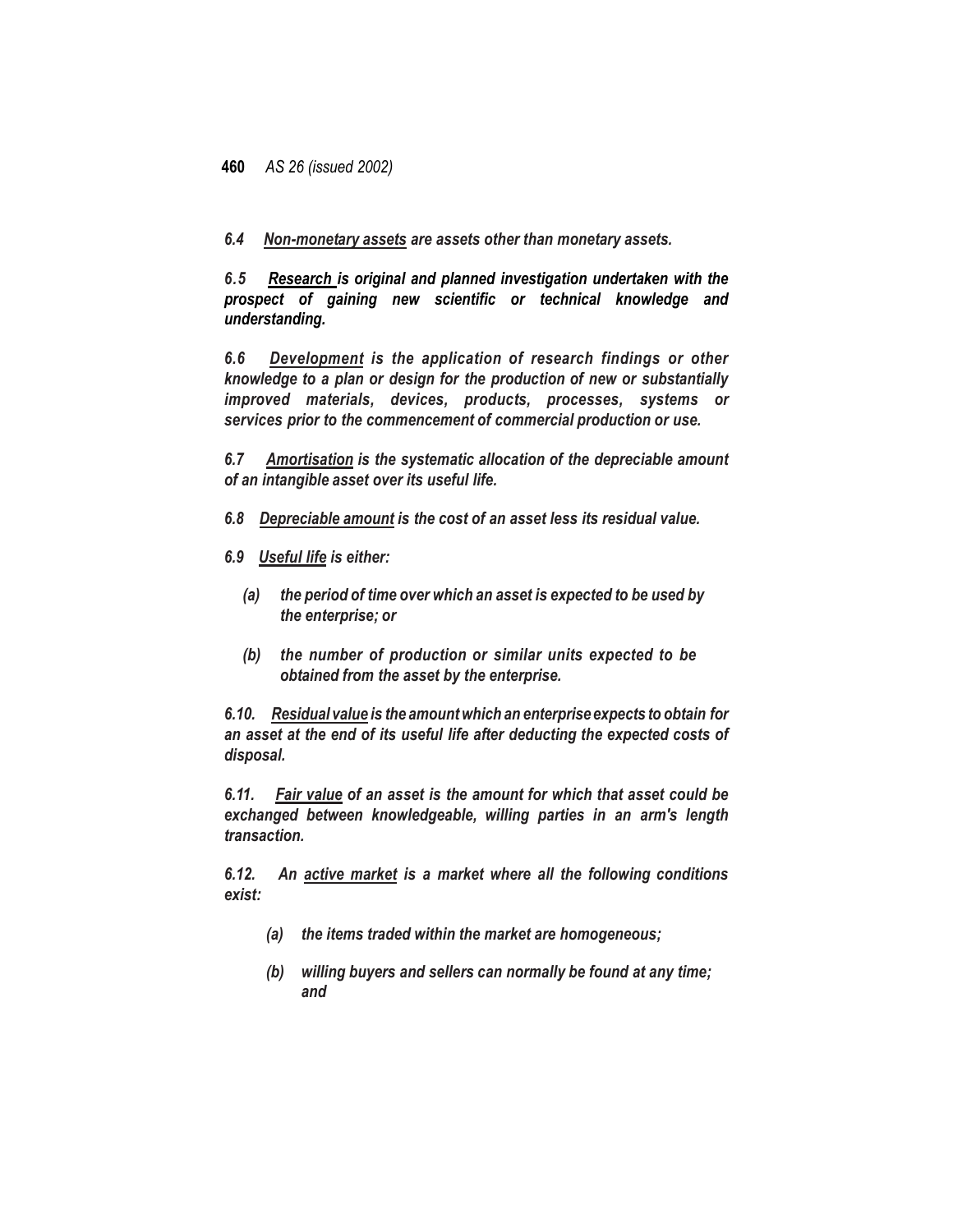*(c) prices are available to the public.*

*6.13. An impairment loss is the amount by which the carrying amount of an asset exceeds its recoverable amount (see AS 28, Impairment of Assets).*

*6.14. Carrying amount is the amount at which an asset is recognised in the balance sheet, net of any accumulated amortisation and accumulated impairment losses thereon.*

### **Intangible Assets**

7. Enterprises frequently expend resources, or incur liabilities, on the acquisition, development, maintenance or enhancement of intangible resources such as scientific or technical knowledge, design and implementation of new processes or systems, licences, intellectual property, market knowledge and trademarks (including brand names and publishing titles). Common examples of items encompassed by these broad headings are computer software, patents, copyrights, motion picture films, customer lists, mortgage servicing rights, fishing licences, import quotas, franchises, customer or supplier relationships, customer loyalty, market share and marketing rights. Goodwill is another example of an item of intangible nature which either arises on acquisition or is internally generated.

8. Not all the items described in paragraph 7 will meet the definition of an intangible asset, that is, identifiability, control over a resource and expectation of future economic benefits flowing to the enterprise. If an item covered by this Standard does not meet the definition of an intangible asset, expenditure to acquire it or generate it internally is recognised as an expense when it is incurred. However, if the item is acquired in an amalgamation in the nature of purchase, it forms part of the goodwill recognised at the date of the amalgamation (see paragraph 55).

9. Some intangible assets may be contained in or on a physical substance such as a compact disk (in the case of computer software), legal documentation (in the case of a licence or patent) or film (in the case of motion pictures). The cost of the physical substance containing the intangible assets is usually not significant. Accordingly, the physical substance containing an intangible asset, though tangible in nature, is commonly treated as a part of the intangible asset contained in or on it.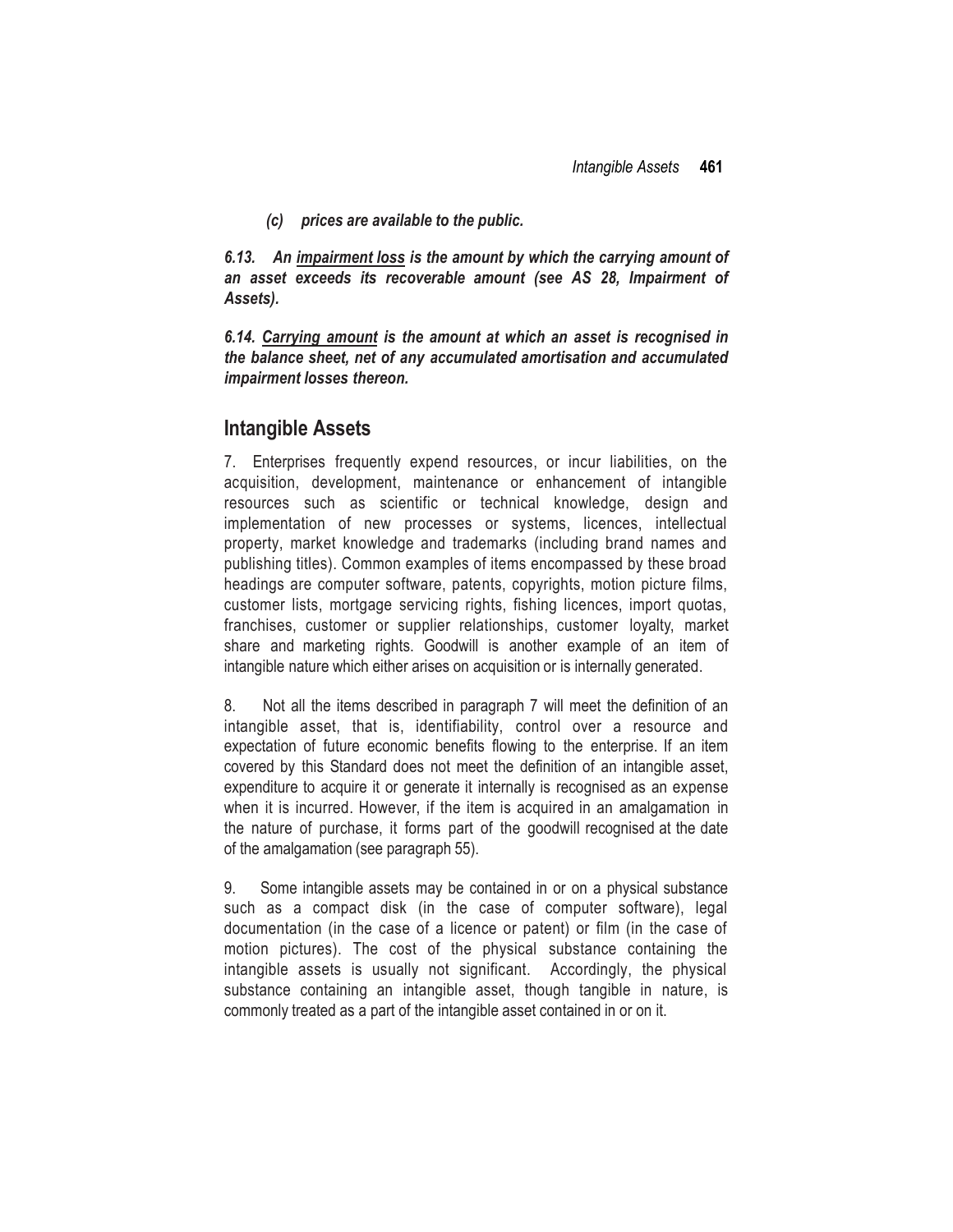10. In some cases, an asset may incorporate both intangible and tangible elements that are, in practice, inseparable. In determining whether such an asset should be treated under AS 10, *Property, Plant and Equipment*, or as an intangible asset under this Standard, judgement is required to assess as to which element is predominant. For example, computer software for a computer controlled machine tool that cannot operate without that specific software is an integral part of the related hardware and it is treated as a fixed asset. The same applies to the operating system of a computer. Where the software is not an integral part of the related hardware, computer software is treated as an intangible asset.

### **Identifiability**

11. The definition of an intangible asset requires that an intangible asset be identifiable. To be identifiable, it is necessary that the intangible asset is clearly distinguished from goodwill. Goodwill arising on an amalgamation in the nature of purchase represents a payment made by the acquirer in anticipation of future economic benefits. The future economic benefits may result from synergy between the identifiable assets acquired or from assets which, individually, do not qualify for recognition in the financial statements but for which the acquirer is prepared to make a payment in the amalgamation.

12. An intangible asset can be clearly distinguished from goodwill if the asset is separable. An asset is separable if the enterprise could rent, sell, exchange or distribute the specific future economic benefits attributable to the asset without also disposing of future economic benefits that flow from other assets used in the same revenue earning activity.

13. Separability is not a necessary condition for identifiability since an enterprise may be able to identify an asset in some other way. For example, if an intangible asset is acquired with a group of assets, the transaction may involve the transfer of legal rights that enable an enterprise to identify the intangible asset. Similarly, if an internal project aims to create legal rights for the enterprise, the nature of these rights may assist the enterprise in identifying an underlying internally generated intangible asset. Also, even if an asset generates future economic benefits only in combination with other assets, the asset is identifiable if the enterprise can identify the future economic benefits that will flow from the asset.

### **Control**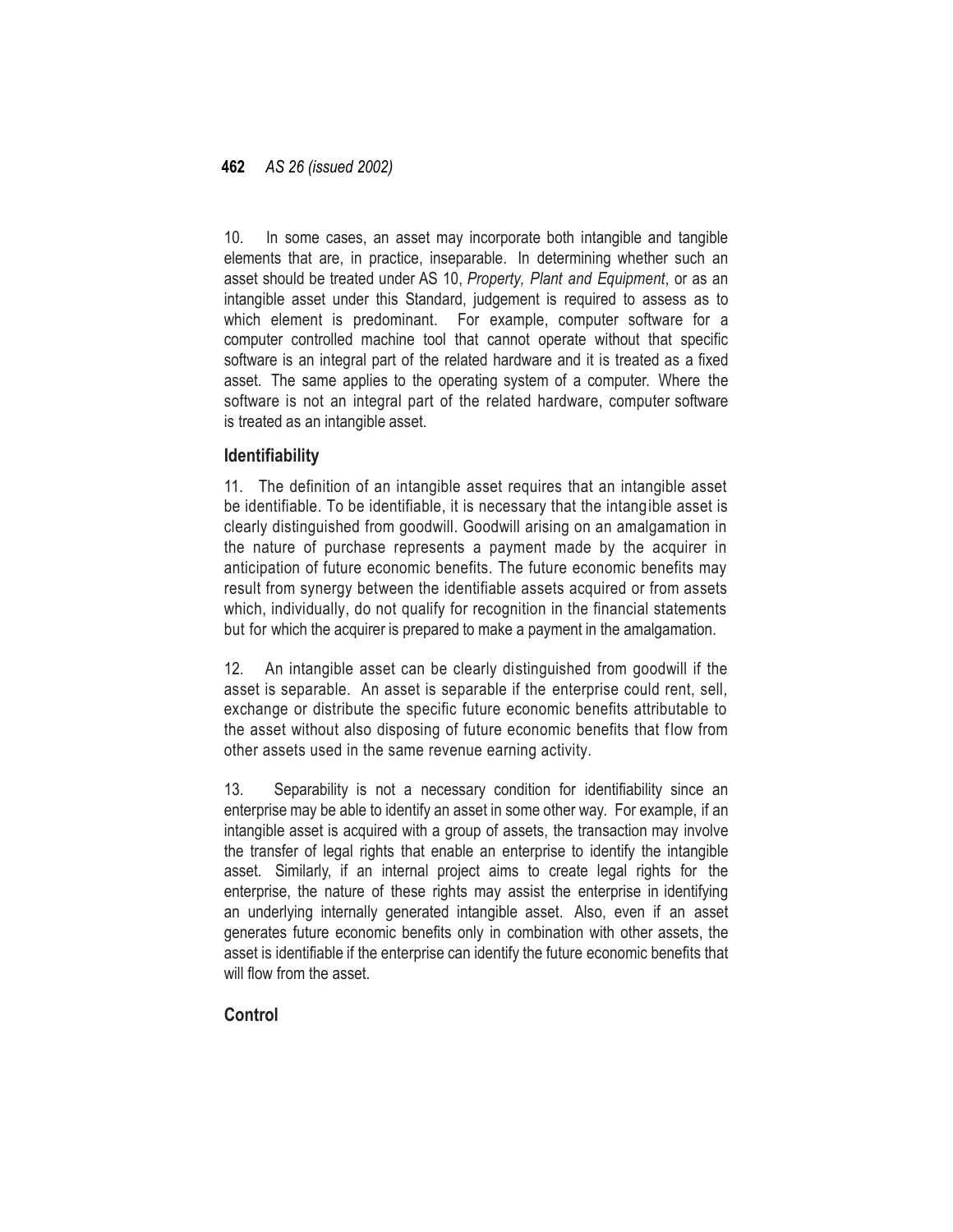14. An enterprise controls an asset if the enterprise has the power to obtain the future economic benefits flowing from the underlying resource and also can restrict the access of others to those benefits. The capacity of an enterprise to control the future economic benefits from an intangible asset would normally stem from legal rights that are enforceable in a court of law. In the absence of legal rights, it is more difficult to demonstrate control. However, legal enforceability of a right is not a necessary condition for control since an enterprise may be able to control the future economic benefits in some other way.

15. Market and technical knowledge may give rise to future economic benefits. An enterprise controls those benefits if, for example, the knowledge is protected by legal rights such as copyrights, a restraint of trade agreement (where permitted) or by a legal duty on employees to maintain confidentiality.

16. An enterprise may have a team of skilled staff and may be able to identify incremental staff skills leading to future economic benefits from training. The enterprise may also expect that the staff will continue to make their skills available to the enterprise. However, usually an enterprise has insufficient control over the expected future economic benefits arising from a team of skilled staff and from training to consider that these items meet the definition of an intangible asset. For a similar reason, specific management or technical talent is unlikely to meet the definition of an intangible asset, unless it is protected by legal rights to use it and to obtain the future economic benefits expected from it, and it also meets the other parts of the definition.

17. An enterprise may have a portfolio of customers or a market share and expect that, due to its efforts in building customer relationships and loyalty, the customers will continue to trade with the enterprise. However, in the absence of legal rights to protect, or other ways to control, the relationships with customers or the loyalty of the customers to the enterprise, the enterprise usually has insufficient control over the economic benefits from customer relationships and loyalty to consider that such items (portfolio of customers, market shares, customer relationships, customer loyalty) meet the definition of intangible assets.

### **Future Economic Benefits**

18. The future economic benefits flowing from an intangible asset may include revenue from the sale of products or services, cost savings, or other benefits resulting from the use of the asset by the enterprise. For example, the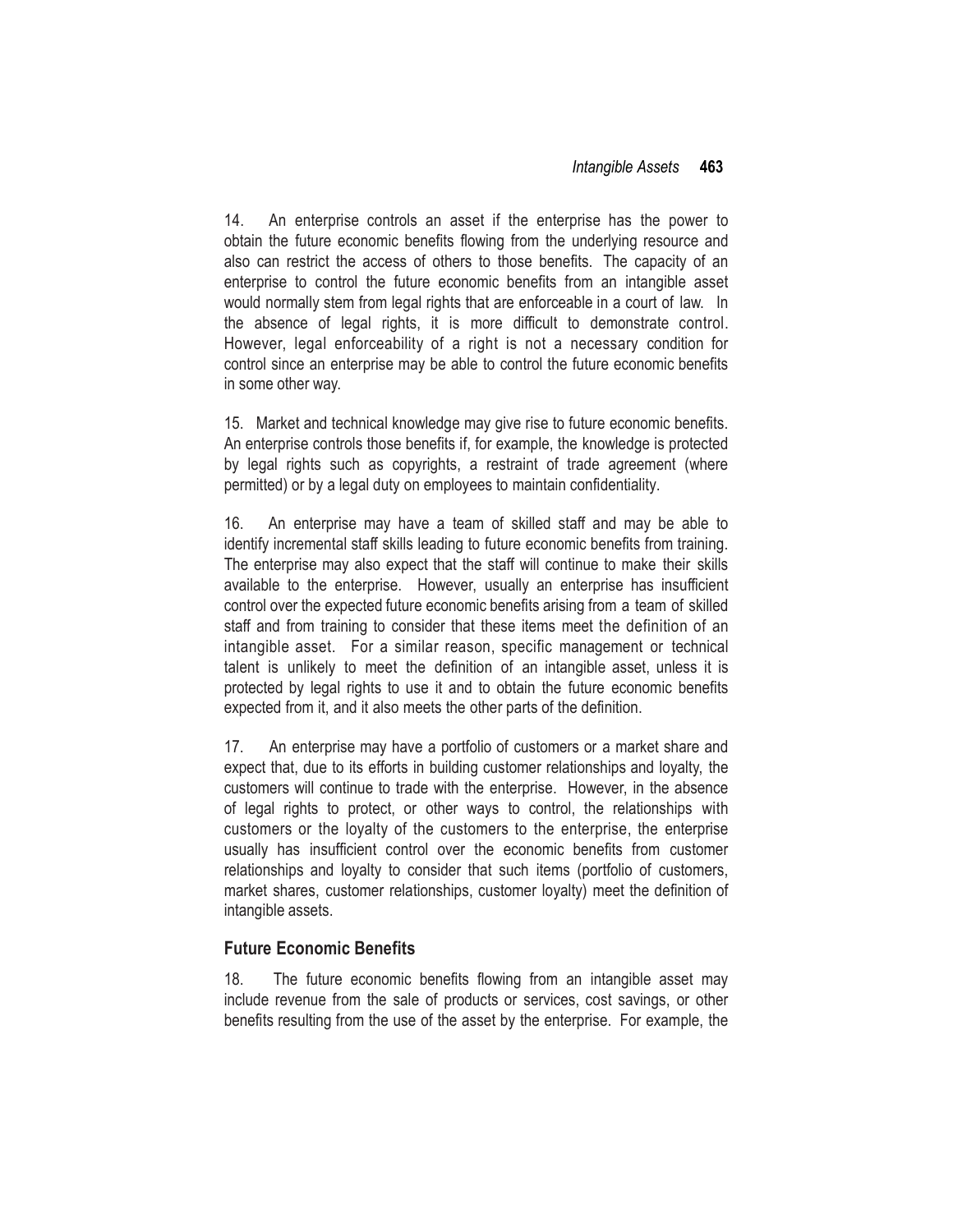use of intellectual property in a production process may reduce future production costs rather than increase future revenues.

## **Recognition and Initial Measurement of an Intangible Asset**

19. The recognition of an item as an intangible asset requires an enterprise to demonstrate that the item meets the:

- (a) definition of an intangible asset (see paragraphs 6-18); and
- (b) recognition criteria set out in this Standard (see paragraphs 20-54).

### *20. An intangible asset should be recognised if, and only if:*

- *(a) it is probable that the future economic benefits that are attributable to the asset will flow to the enterprise; and*
- *(b) the cost of the asset can be measured reliably.*

### *21. An enterprise should assess the probability of future economic benefits using reasonable and supportable assumptions that represent best estimate of the set of economic conditions that will exist over the useful life of the asset.*

22. An enterprise uses judgement to assess the degree of certainty attached to the flow of future economic benefits that are attributable to the use of the asset on the basis of the evidence available at the time of initial recognition, giving greater weight to external evidence.

### *23. An intangible asset should be measured initially at cost.*

## **Separate Acquisition**

24. If an intangible asset is acquired separately, the cost of the intangible asset can usually be measured reliably. This is particularly so when the purchase consideration is in the form of cash or other monetary assets.

25. The cost of an intangible asset comprises its purchase price, including any import duties and other taxes (other than those subsequently recoverable by the enterprise from the taxing authorities), and any directly attributable expenditure on making the asset ready for its intended use. Directly attributable expenditure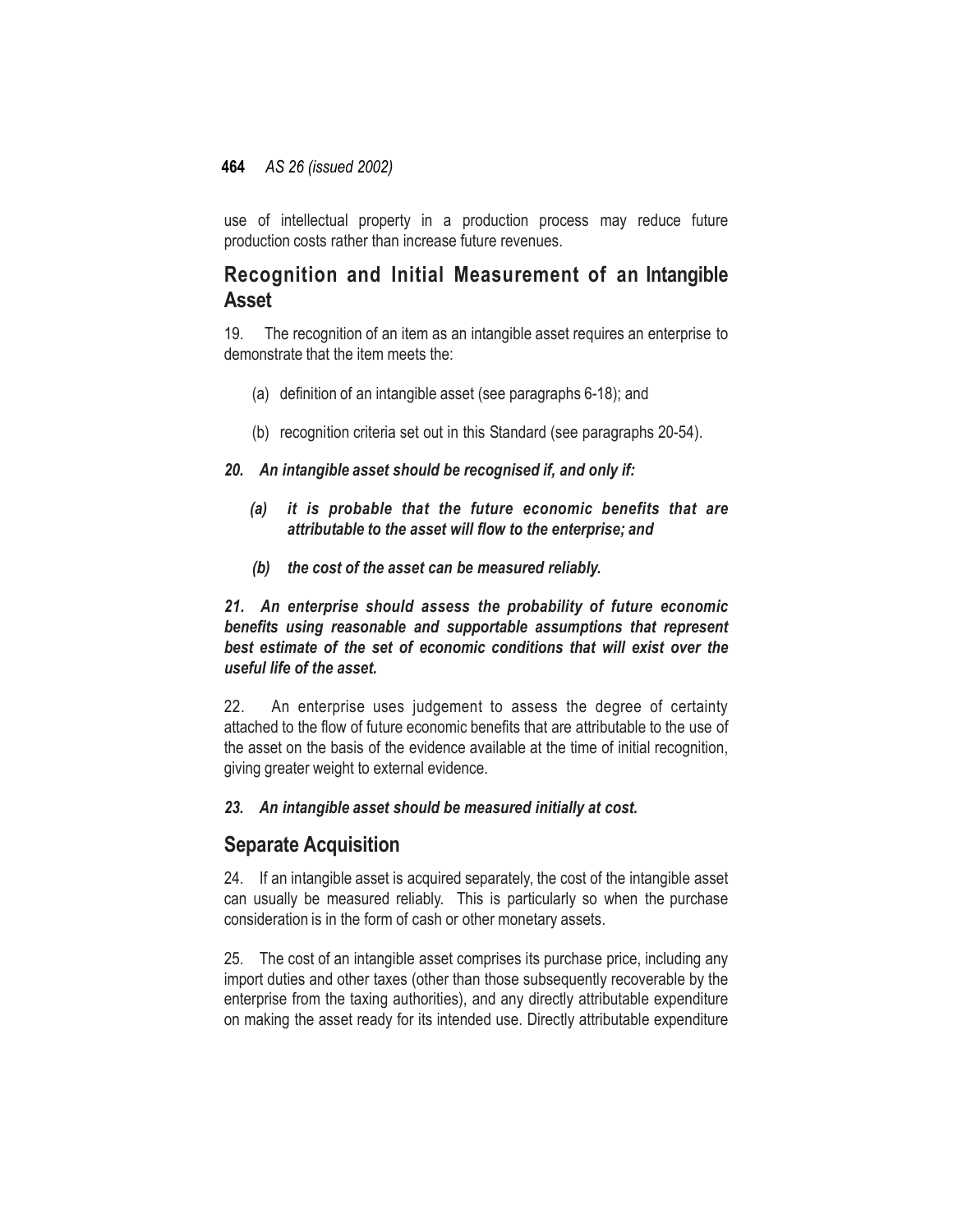includes, for example, professional fees for legal services. Any trade discounts and rebates are deducted in arriving at the cost.

26. If an intangible asset is acquired in exchange for shares or other securities of the reporting enterprise, the asset is recorded at its fair value, or the fair value of the securities issued, whichever is more clearly evident.

### **Acquisition as Part of an Amalgamation**

27. An intangible asset acquired in an amalgamation in the nature of purchase is accounted for in accordance with Accounting Standard (AS) 14, *Accounting for Amalgamations*. Where in preparing the financial statements of the transferee company, the consideration is allocated to individual identifiable assets and liabilities on the basis of their fair values at the date of amalgamation, paragraphs 28 to 32 of this Standard need to be considered.

28. Judgement is required to determine whether the cost (i.e. fair value) of an intangible asset acquired in an amalgamation can be measured with sufficient reliability for the purpose of separate recognition. Quoted market prices in an active market provide the most reliable measurement of fair value. The appropriate market price is usually the current bid price. If current bid prices are unavailable, the price of the most recent similar transaction may provide a basis from which to estimate fair value, provided that there has not been a significant change in economic circumstances between the transaction date and the date at which the asset's fair value is estimated.

29. If no active market exists for an asset, its cost reflects the amount that the enterprise would have paid, at the date of the acquisition, for the asset in an arm's length transaction between knowledgeable and willing parties, based on the best information available. In determining this amount, an enterprise considers the outcome of recent transactions for similar assets.

30. Certain enterprises that are regularly involved in the purchase and sale of unique intangible assets have developed techniques for estimating their fair values indirectly. These techniques may be used for initial measurement of an intangible asset acquired in an amalgamation in the nature of purchase if their objective is to estimate fair value as defined in this Standard and if they reflect current transactions and practices in the industry to which the asset belongs. These techniques include, where appropriate, applying multiples reflecting current market transactions to certain indicators driving the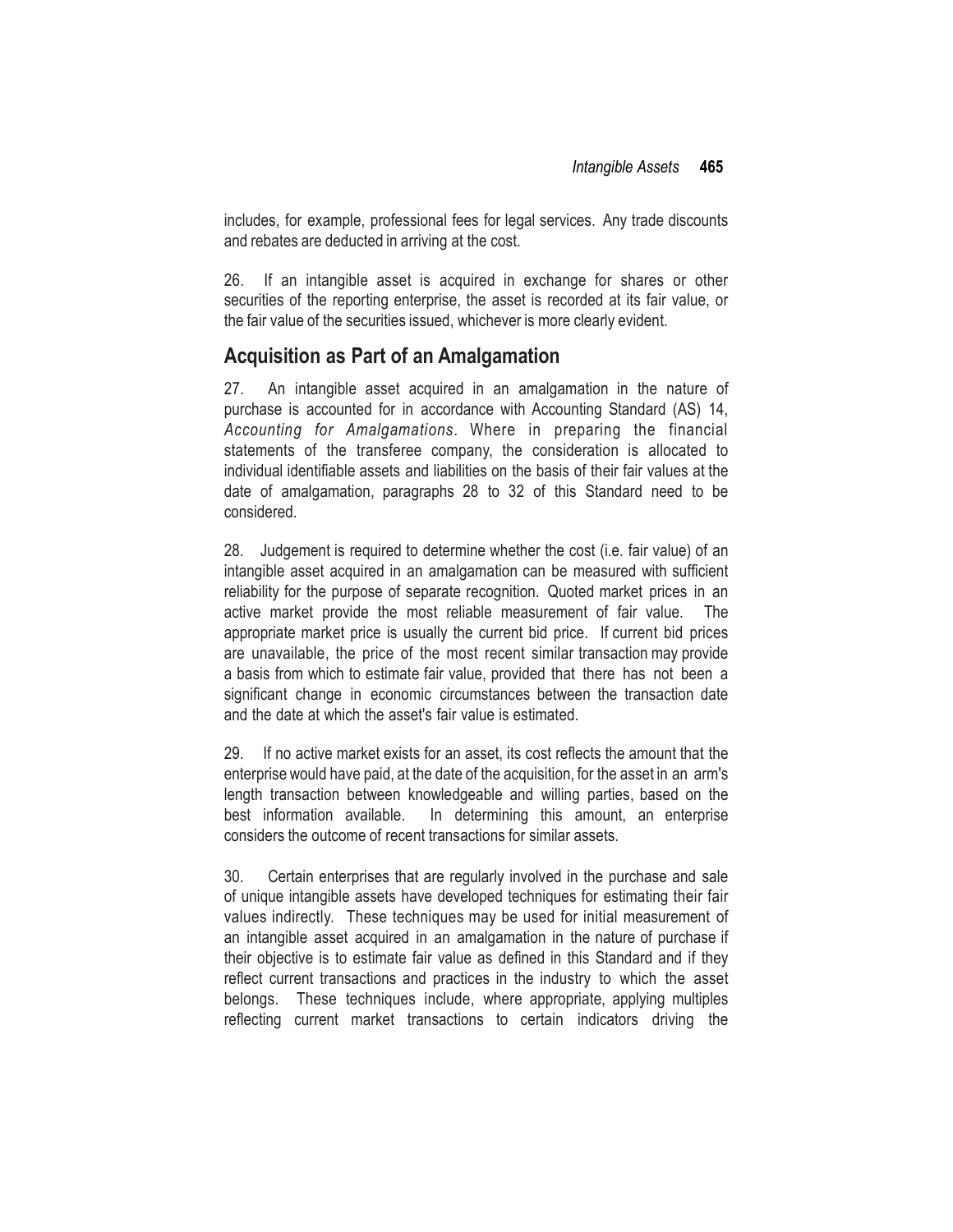profitability of the asset (such as revenue, market shares, operating profit, etc.) or discounting estimated future net cash flows from the asset.

31. In accordance with this Standard:

- (a) a transferee recognises an intangible asset that meets the recognition criteria in paragraphs 20 and 21, even if that intangible asset had not been recognised in the financial statements of the transferor; and
- (b) if the cost (i.e. fair value) of an intangible asset acquired as part of an amalgamation in the nature of purchase cannot be measured reliably, that asset is not recognised as a separate intangible asset but is included in goodwill (see paragraph 55).

32. Unless there is an active market for an intangible asset acquired in an amalgamation in the nature of purchase, the cost initially recognised for the intangible asset is restricted to an amount that does not create or increase any capital reserve arising at the date of the amalgamation.

# **Acquisition by way of a Government Grant**

33. In some cases, an intangible asset may be acquired free of charge, or for nominal consideration, by way of a government grant. This may occur when a government transfers or allocates to an enterprise intangible assets such as airport landing rights, licences to operate radio or television stations, import licences or quotas or rights to access other restricted resources. AS 12, *Accounting for Government Grants*, requires that government grants in the form of non-monetary assets, given at a concessional rate should be accounted for on the basis of their acquisition cost. AS 12 also requires that in case a nonmonetary asset is given free of cost, it should be recorded at a nominal value. Accordingly, intangible asset acquired free of charge, or for nominal consideration, by way of government grant is recognised at a nominal value or at the acquisition cost, as appropriate; any expenditure that is directly attributable to making the asset ready for its intended use is also included in the cost of the asset.

# **Exchanges of Assets**

34. An intangible asset may be acquired in exchange or part exchange for another asset. In such a case, the cost of the asset acquired is determined in accordance with the principles laid down in this regard in AS 10, *Property, Plant and Equipment*.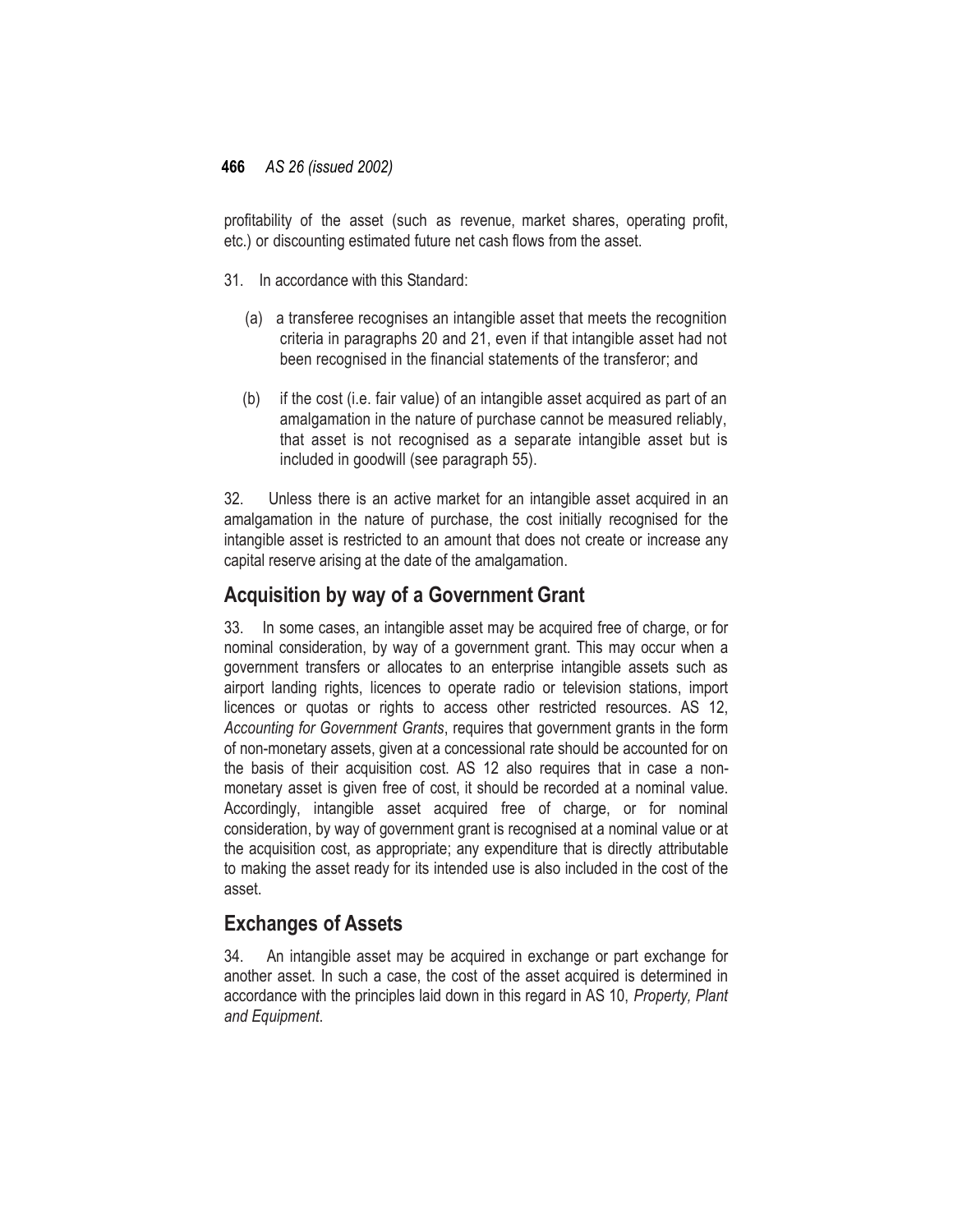## **Internally Generated Goodwill**

#### *35. Internally generated goodwill should not be recognised as an asset.*

36. In some cases, expenditure is incurred to generate future economic benefits, but it does not result in the creation of an intangible asset that meets the recognition criteria in this Standard. Such expenditure is often described as contributing to internally generated goodwill. Internally generated goodwill is not recognised as an asset because it is not an identifiable resource controlled by the enterprise that can be measured reliably at cost.

37. Differences between the market value of an enterprise and the carrying amount of its identifiable net assets at any point in time may be due to a range of factors that affect the value of the enterprise. However, such differences cannot be considered to represent the cost of intangible assets controlled by the enterprise.

## **Internally Generated Intangible Assets**

38. It is sometimes difficult to assess whether an internally generated intangible asset qualifies for recognition. It is often difficult to:

- (a) identify whether, and the point of time when, there is an identifiable asset that will generate probable future economic benefits; and
- (b) determine the cost of the asset reliably. In some cases, the cost of generating an intangible asset internally cannot be distinguished from the cost of maintaining or enhancing the enterprise's internally generated goodwill or of running day-to- day operations.

Therefore, in addition to complying with the general requirements for the recognition and initial measurement of an intangible asset, an enterprise applies the requirements and guidance in paragraphs 39-54 below to all internally generated intangible assets.

39. To assess whether an internally generated intangible asset meets the criteria for recognition, an enterprise classifies the generation of the asset into:

- (a) a research phase; and
- (b) a development phase.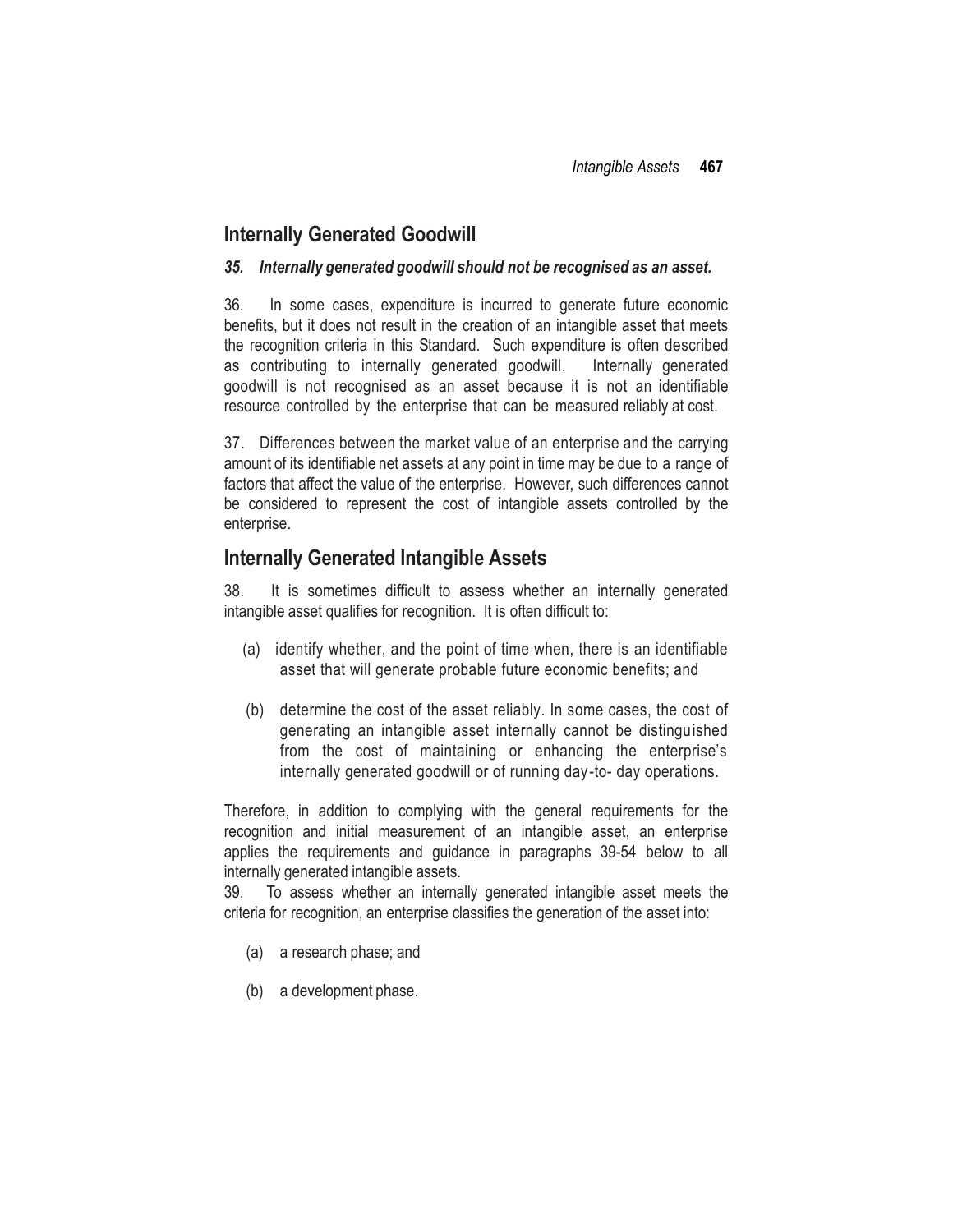Although the terms 'research' and 'development' are defined, the terms 'research phase' and 'development phase' have a broader meaning for the purpose of this Standard.

40. If an enterprise cannot distinguish the research phase from the development phase of an internal project to create an intangible asset, the enterprise treats the expenditure on that project as if it were incurred in the research phase only.

### **Research Phase**

*41. No intangible asset arising from research (or from the research phase of an internal project) should be recognised. Expenditure on research (or on the research phase of an internal project) should be recognised as an expense when it is incurred.*

42. This Standard takes the view that, in the research phase of a project, an enterprise cannot demonstrate that an intangible asset exists from which future economic benefits are probable. Therefore, this expenditure is recognised as an expense when it is incurred.

43. Examples of research activities are:

- (a) activities aimed at obtaining new knowledge;
- (b) the search for, evaluation and final selection of, applications of research findings or other knowledge;
- (c) the search for alternatives for materials, devices, products, processes, systems or services; and
- (d) the formulation, design, evaluation and final selection of possible alternatives for new or improved materials, devices, products, processes, systems or services.

### **Development Phase**

*44. An intangible asset arising from development (or from the development phase of an internal project) should be recognised if, and only if, an enterprise can demonstrate all of the following:*

*(a) the technical feasibility of completing the intangible asset so that it will be available for use or sale;*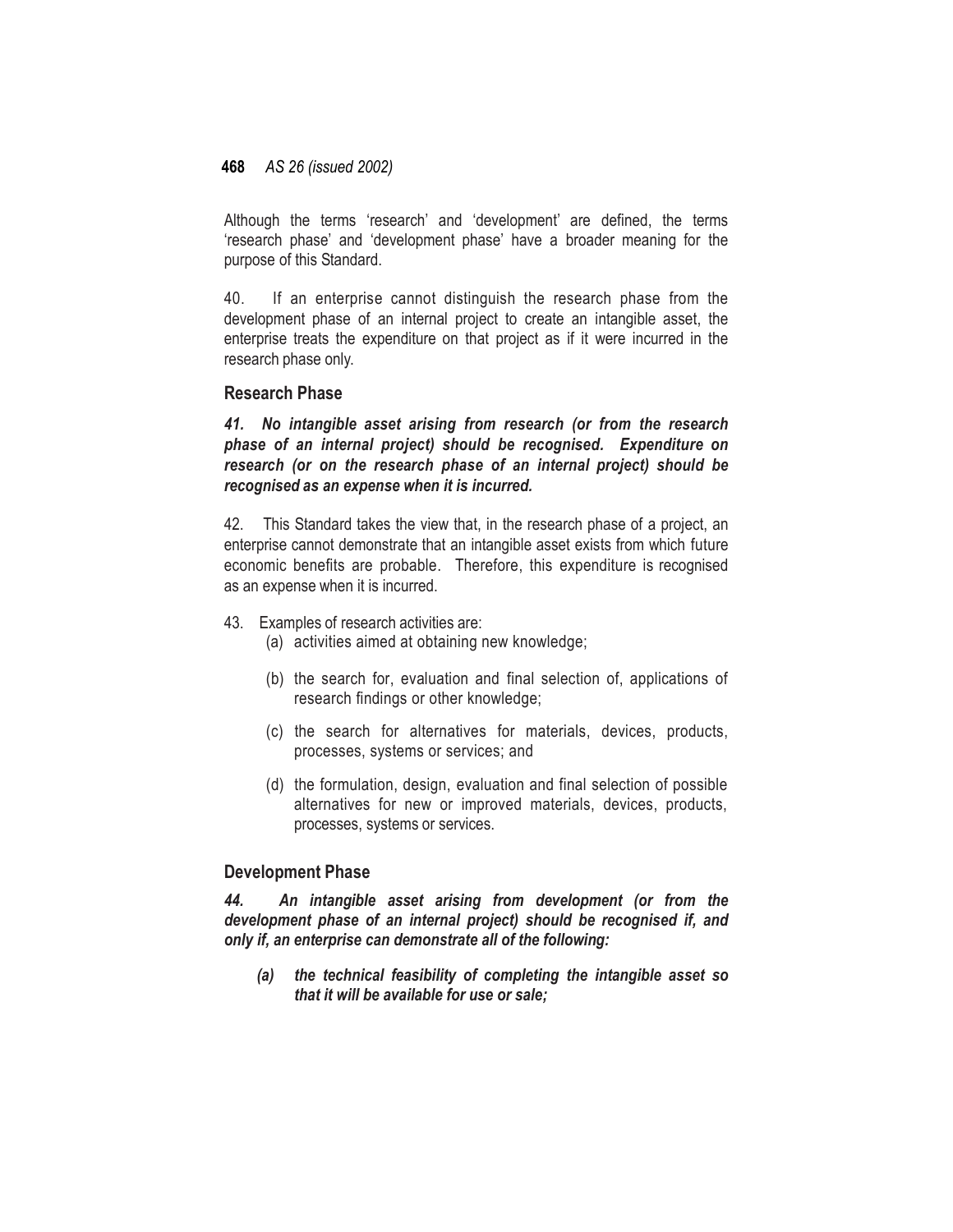- *(b) its intention to complete the intangible asset and use or sell it;*
- *(c) its ability to use or sell the intangible asset;*
- *(d) how the intangible asset will generate probable future economic benefits. Among other things, the enterprise should demonstrate the existence of a market for the output of the intangible asset or the intangible asset itself or, if it is to be used internally, the usefulness of the intangible asset;*
- *(e) the availability of adequate technical, financial and other resources to complete the development and to use or sell the intangible asset; and*
- *(f) its ability to measure the expenditure attributable to the intangible asset during its development reliably.*

45. In the development phase of a project, an enterprise can, in some instances, identify an intangible asset and demonstrate that future economic benefits from the asset are probable. This is because the development phase of a project is further advanced than the research phase.

- 46. Examples of development activities are:
	- (a) the design, construction and testing of pre-production or pre-use prototypes and models;
	- (b) the design of tools, jigs, moulds and dies involving new technology;
	- (c) the design, construction and operation of a pilot plant that is not of a scale economically feasible for commercial production; and
	- (d) the design, construction and testing of a chosen alternative for new or improved materials, devices, products, processes, systems or services.

47. To demonstrate how an intangible asset will generate probable future economic benefits, an enterprise assesses the future economic benefits to be received from the asset using the principles in Accounting Standard (AS) 28*, Impairment of Assets*. If the asset will generate economic benefits only in combination with other assets, the enterprise applies the concept of cashgenerating units as set out in (AS) 28.

48. Availability of resources to complete, use and obtain the benefits from an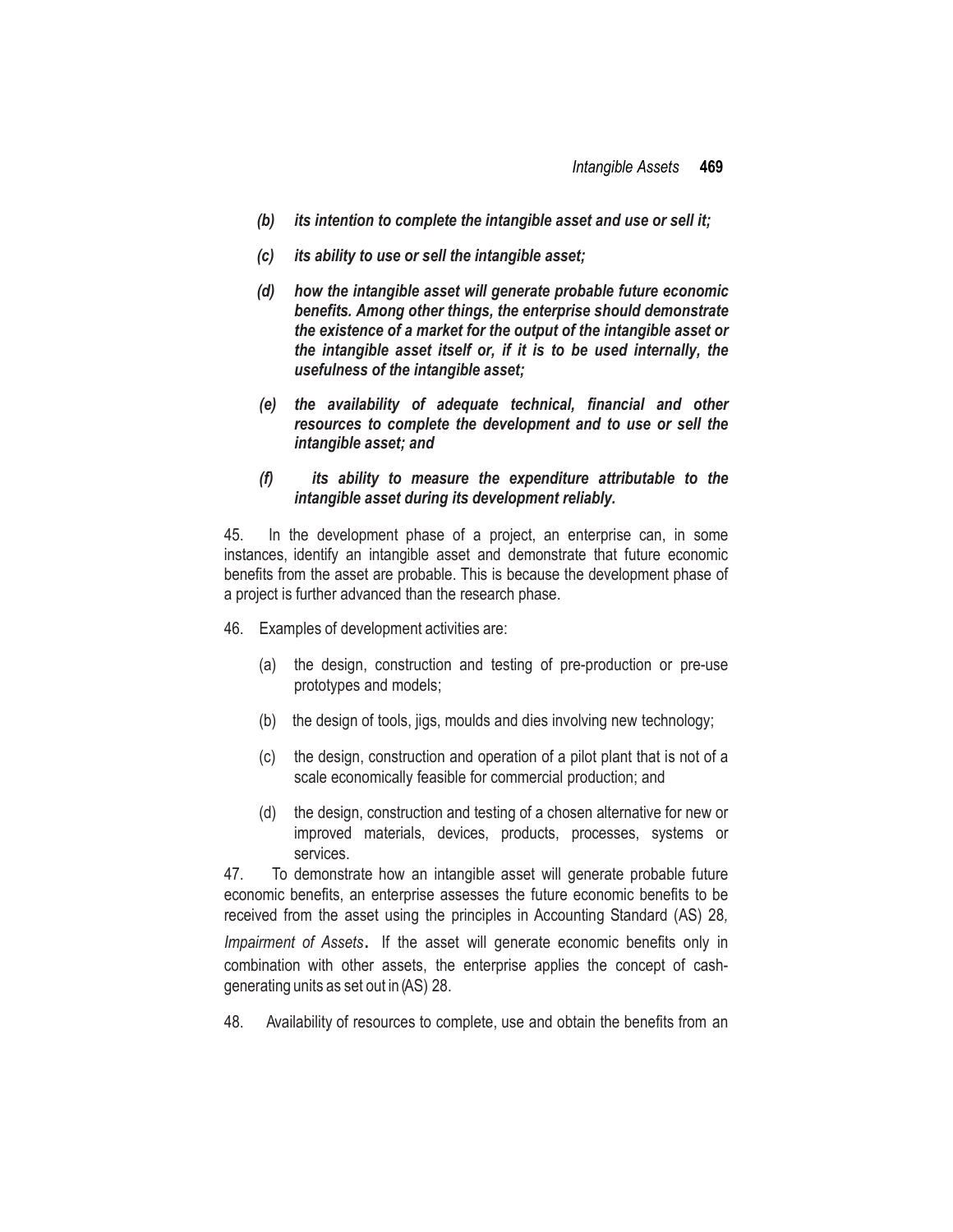intangible asset can be demonstrated by, for example, a business plan showing the technical, financial and other resources needed and the enterprise's ability to secure those resources. In certain cases, an enterprise demonstrates the availability of external finance by obtaining a lender's indication of its willingness to fund the plan.

49. An enterprise's costing systems can often measure reliably the cost of generating an intangible asset internally, such as salary and other expenditure incurred in securing copyrights or licences or developing computer software.

### *50. Internally generated brands, mastheads, publishing titles, customer lists and items similar in substance should not be recognised as intangible assets.*

51. This Standard takes the view that expenditure on internally generated brands, mastheads, publishing titles, customer lists and items similar in substance cannot be distinguished from the cost of developing the business as a whole. Therefore, such items are not recognised as intangible assets.

### **Cost of an Internally Generated Intangible Asset**

52. The cost of an internally generated intangible asset for the purpose of paragraph 23 is the sum of expenditure incurred from the time when the intangible asset first meets the recognition criteria in paragraphs 20-21 and 44. Paragraph 58 prohibits reinstatement of expenditure recognised as an expense in previous annual financial statements or interim financial reports.

53. The cost of an internally generated intangible asset comprises all expenditure that can be directly attributed, or allocated on a reasonable and consistent basis, to creating, producing and making the asset ready for its intended use. The cost includes, if applicable:

- (a) expenditure on materials and services used or consumed in generating the intangible asset;
- (b) the salaries, wages and other employment related costs of personnel directly engaged in generating the asset;
- (c) any expenditure that is directly attributable to generating the asset, such as fees to register a legal right and the amortisation of patents and licences that are used to generate the asset; and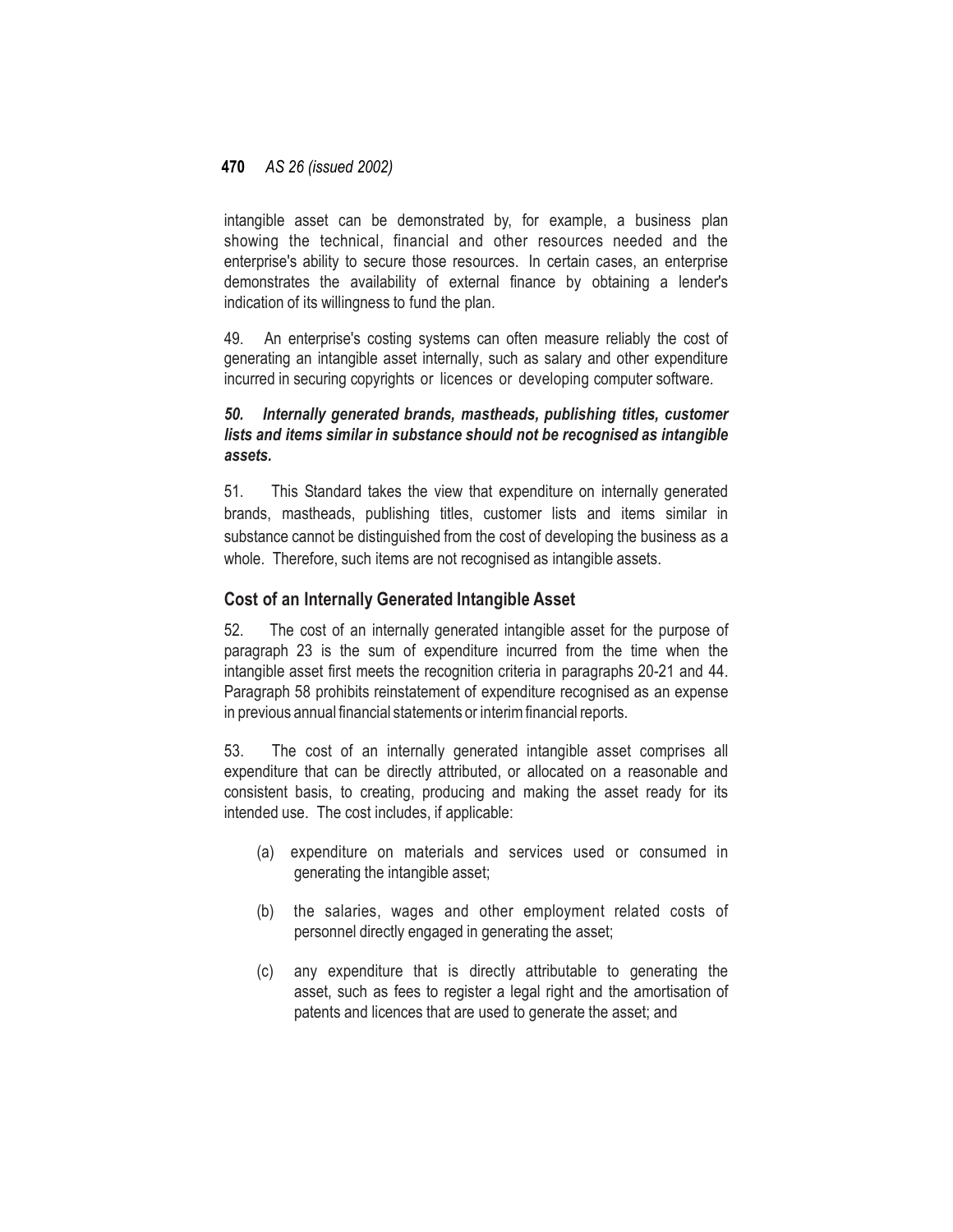(d) overheads that are necessary to generate the asset and that can be allocated on a reasonable and consistent basis to the asset (for example, an allocation of the depreciation of fixed assets, insurance premium and rent). Allocations of overheads are made on bases similar to those used in allocating overheads to inventories (see AS 2, *Valuation of Inventories*). AS 16, *Borrowing Costs*, establishes criteria for the recognition of interest as a component of the cost of a qualifying asset. These criteria are also applied for the recognition of interest as a component of the cost of an internally generated intangible asset.

54. The following are not components of the cost of an internally generated intangible asset:

- (a) selling, administrative and other general overhead expenditure unless this expenditure can be directly attributed to making the asset ready for use;
- (b) clearly identified inefficiencies and initial operating losses incurred before an asset achieves planned performance; and
- (c) expenditure on training the staff to operate the asset.

#### **Example Illustrating Paragraph 52**

An enterprise is developing a new production process. During the year 20X1, expenditure incurred was Rs. 10 lakhs, of which Rs. 9 lakhs was incurred before 1 December 20X1 and 1 lakh was incurred between 1 December 20X1 and 31 December 20X1. The enterprise is able to demonstrate that, at 1 December 20X1, the production process met the criteria for recognition as an intangible asset. The recoverable amount of the know-how embodied in the process (including future cash outflows to complete the process before it is available for use) is estimated to be Rs. 5 lakhs.

*At the end of 20X1, the production process is recognised as an intangible asset at a cost of Rs. 1 lakh (expenditure incurred since the date when the recognition criteria were met, that is, 1 December 20X1). Rs. 9 lakhs expenditure incurred before 1 December 20X1 is recognised as an expense*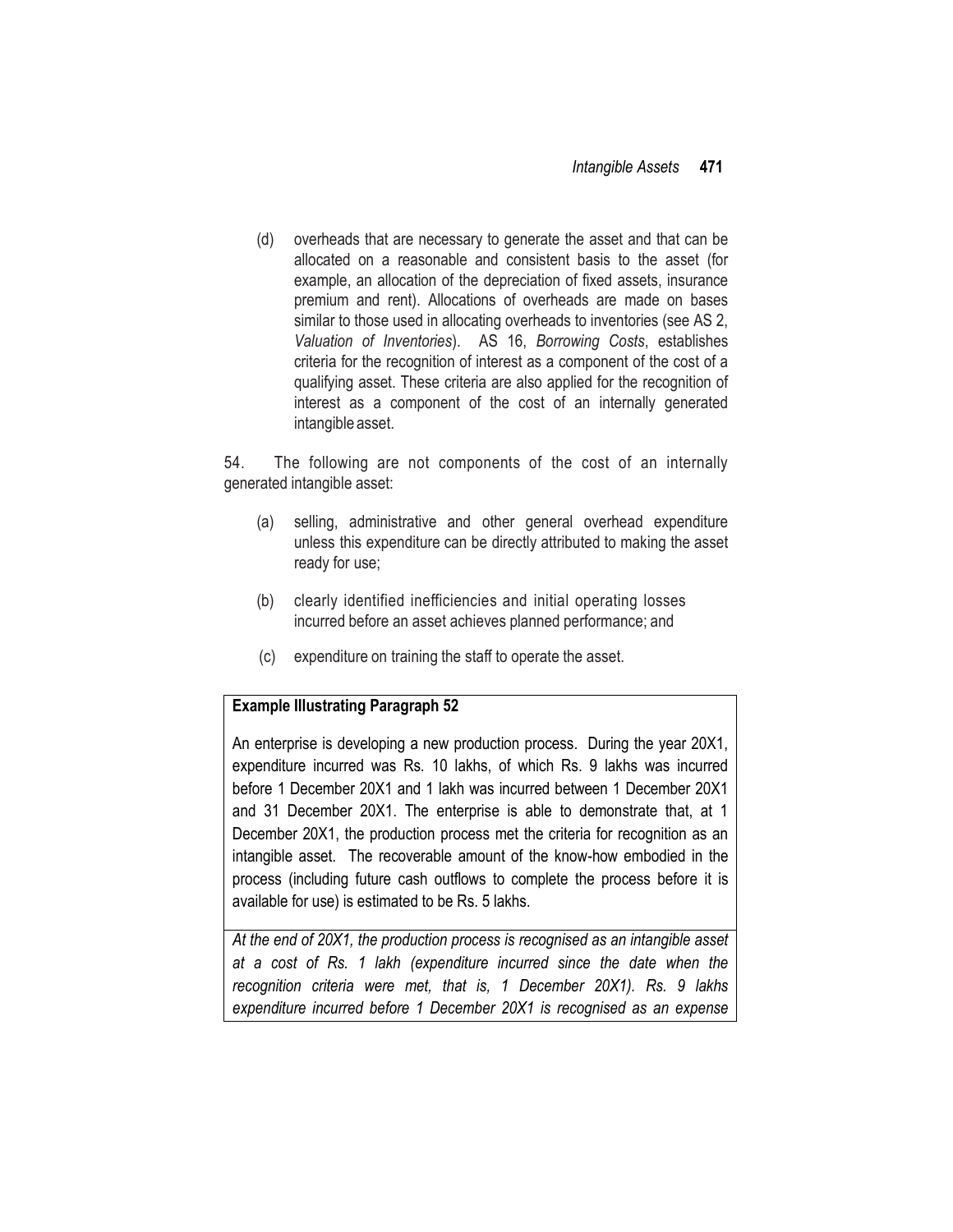*because the recognition criteria were not met until 1 December 20X1. This expenditure will never form part of the cost of the production process recognised in the balance sheet.*

During the year 20X2, expenditure incurred is Rs. 20 lakhs. At the end of 20X2, the recoverable amount of the know-how embodied in the process (including future cash outflows to complete the process before it is available for use) is estimated to be Rs. 19 lakhs.

*At the end of the year 20X2, the cost of the production process is Rs. 21 lakhs (Rs. 1 lakh expenditure recognised at the end of 20X1 plus Rs. 20 lakhs expenditure recognised in 20X2). The enterprise recognises an impairment loss of Rs. 2 lakhs to adjust the carrying amount of the process before impairment loss (Rs. 21 lakhs) to its recoverable amount (Rs. 19 lakhs). This impairment loss will be reversed in a subsequent period if the requirements for the reversal of an impairment loss in AS 28 are met.*

### **Recognition of an Expense**

*55. Expenditure on an intangible item should be recognised as an expense when it is incurred unless:*

- *(a) it forms part of the cost of an intangible asset that meets the recognition criteria (see paragraphs 19-54); or*
- *(b) the item is acquired in an amalgamation in the nature of purchase and cannot be recognised as an intangible asset. If this is the case, this expenditure (included in the cost of acquisition) should form part of the amount attributed to goodwill (capital reserve) at the date of acquisition (see AS 14, Accounting for Amalgamations).*

56. In some cases, expenditure is incurred to provide future economic benefits to an enterprise, but no intangible asset or other asset is acquired or created that can be recognised. In these cases, the expenditure is recognised as an expense when it is incurred. For example, expenditure on research is always recognised as an expense when it is incurred (see paragraph 41). Examples of other expenditure that is recognised as an expense when it is incurred include: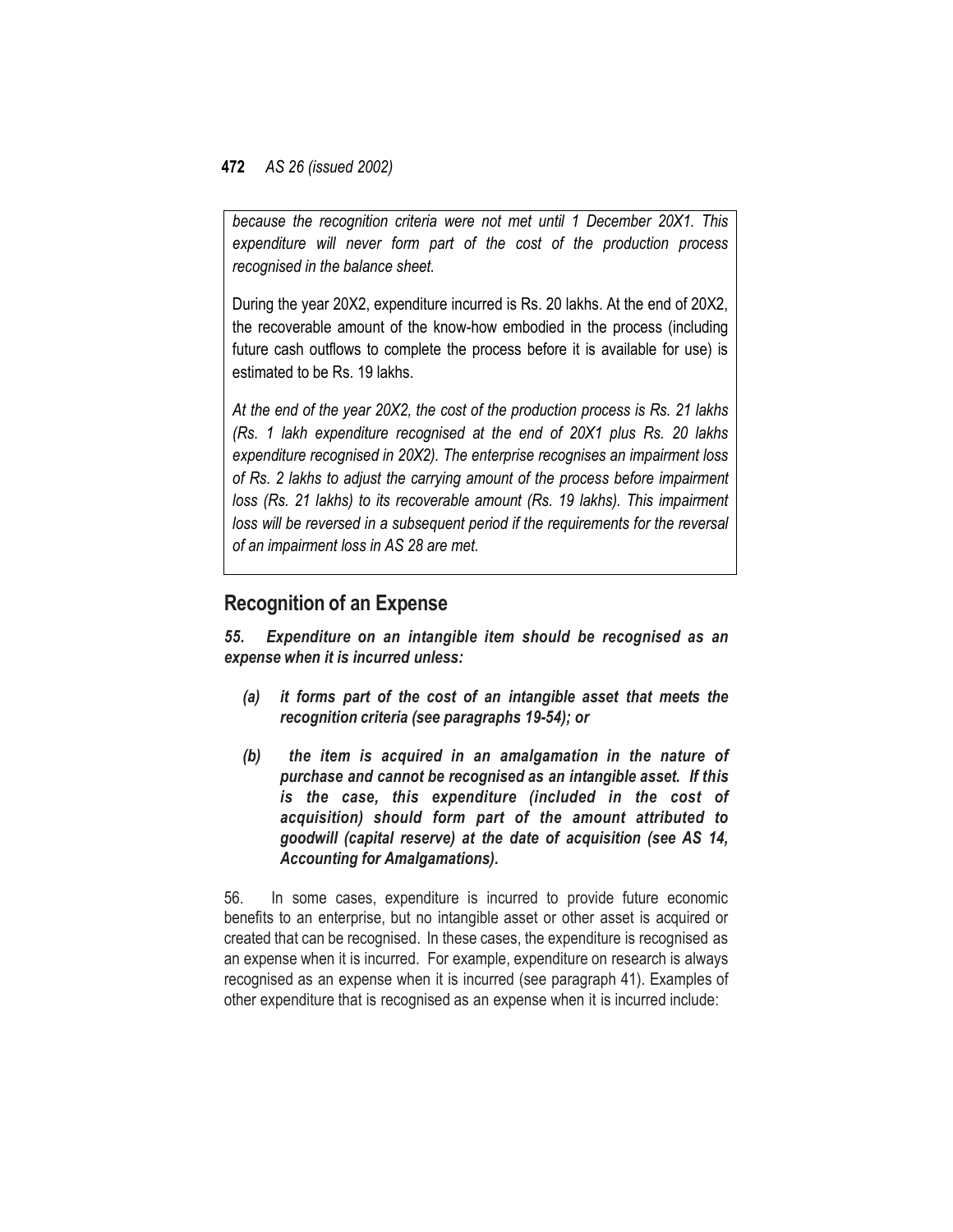- (a) expenditure on start-up activities (start-up costs), unless this expenditure is included in the cost of an item of fixed asset under AS 10. Start-up costs may consist of preliminary expenses incurred in establishing a legal entity such as legal and secretarial costs, expenditure to open a new facility or business (pre-opening costs) or expenditures for commencing new operations or launching new products or processes (pre-operating costs);
- (b) expenditure on training activities;
- (c) expenditure on advertising and promotional activities; and
- (d) expenditure on relocating or re-organising part or all of an enterprise.

57. Paragraph 55 does not apply to payments for the delivery of goods or services made in advance of the delivery of goods or the rendering of services. Such prepayments are recognised as assets.

### **Past Expenses not to be Recognised as an Asset**

*58. Expenditure on an intangible item that was initially recognised as an expense by a reporting enterprise in previous annual financial statements or interim financial reports should not be recognised as part of the cost of an intangible asset at a later date.*

### **Subsequent Expenditure**

*59. Subsequent expenditure on an intangible asset after its purchase or its completion should be recognised as an expense when it is incurred unless:*

- *(a) it is probable that the expenditure will enable the asset to generate future economic benefits in excess of its originally assessed standard of performance; and*
- *(b) the expenditure can be measured and attributed to the asset reliably.*

*If these conditions are met, the subsequent expenditure should be added to the cost of the intangible asset.*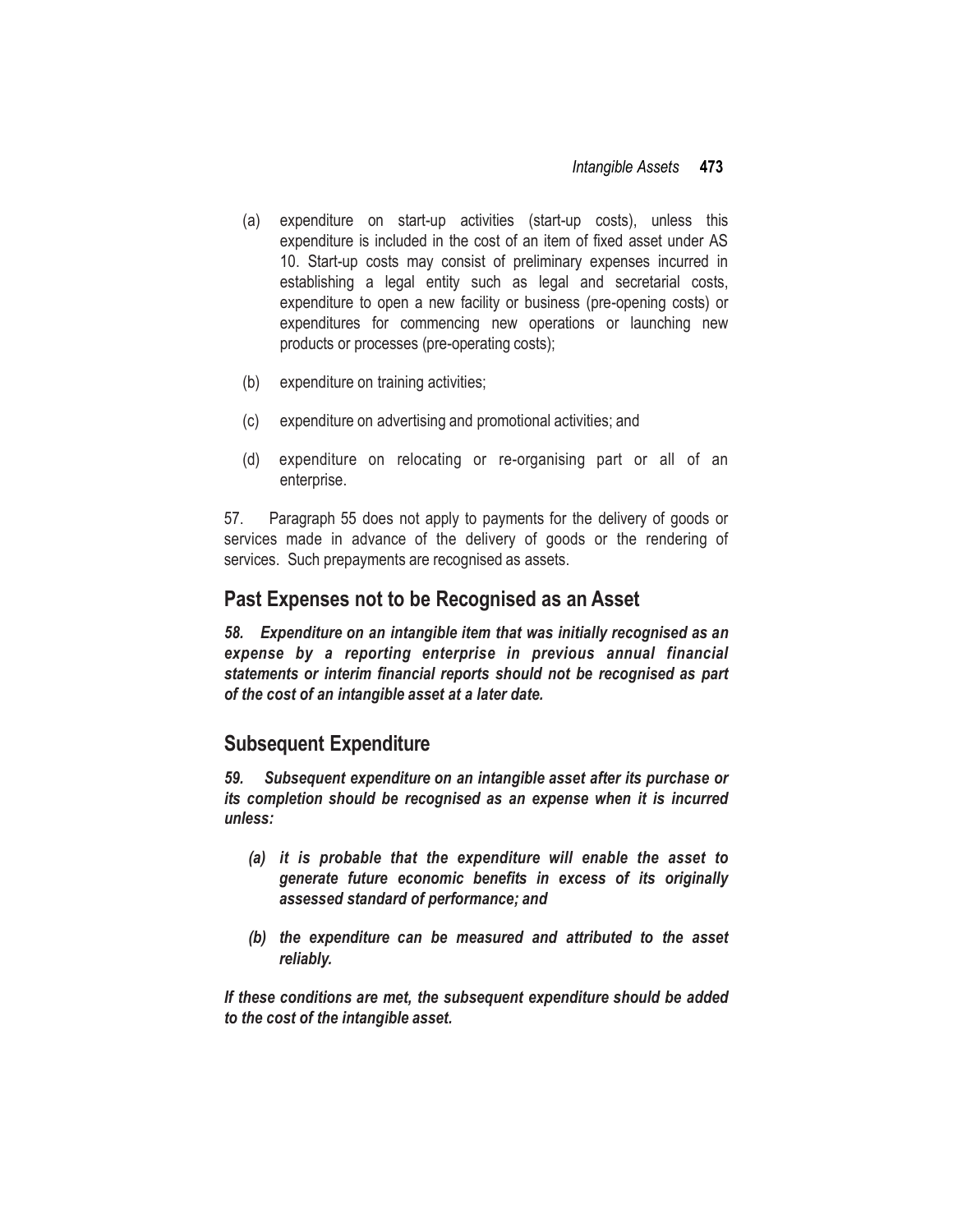60. Subsequent expenditure on a recognised intangible asset is recognised as an expense if this expenditure is required to maintain the asset at its originally assessed standard of performance. The nature of intangible assets is such that, in many cases, it is not possible to determine whether subsequent expenditure is likely to enhance or maintain the economic benefits that will flow to the enterprise from those assets. In addition, it is often difficult to attribute such expenditure directly to a particular intangible asset rather than the business as a whole. Therefore, only rarely will expenditure incurred after the initial recognition of a purchased intangible asset or after completion of an internally generated intangible asset result in additions to the cost of the intangible asset.

61. Consistent with paragraph 50, subsequent expenditure on brands, mastheads, publishing titles, customer lists and items similar in substance (whether externally purchased or internally generated) is always recognised as an expense to avoid the recognition of internally generated goodwill.

### **Measurement Subsequent to Initial Recognition**

*62. After initial recognition, an intangible asset should be carried at its cost less any accumulated amortisation and any accumulated impairment losses.*

# **Amortisation**

## **Amortisation Period**

*63. The depreciable amount of an intangible asset should be allocated on a systematic basis over the best estimate of its useful life. There is a rebuttable presumption that the useful life of an intangible asset will not exceed ten years from the date when the asset is available for use. Amortisation should commence when the asset is available for use.*

64. As the future economic benefits embodied in an intangible asset are consumed over time, the carrying amount of the asset is reduced to reflect that consumption. This is achieved by systematic allocation of the cost of the asset, less any residual value, as an expense over the asset's useful life. Amortisation is recognised whether or not there has been an increase in, for example, the asset's fair value or recoverable amount. Many factors need to be considered in determining the useful life of an intangible asset including: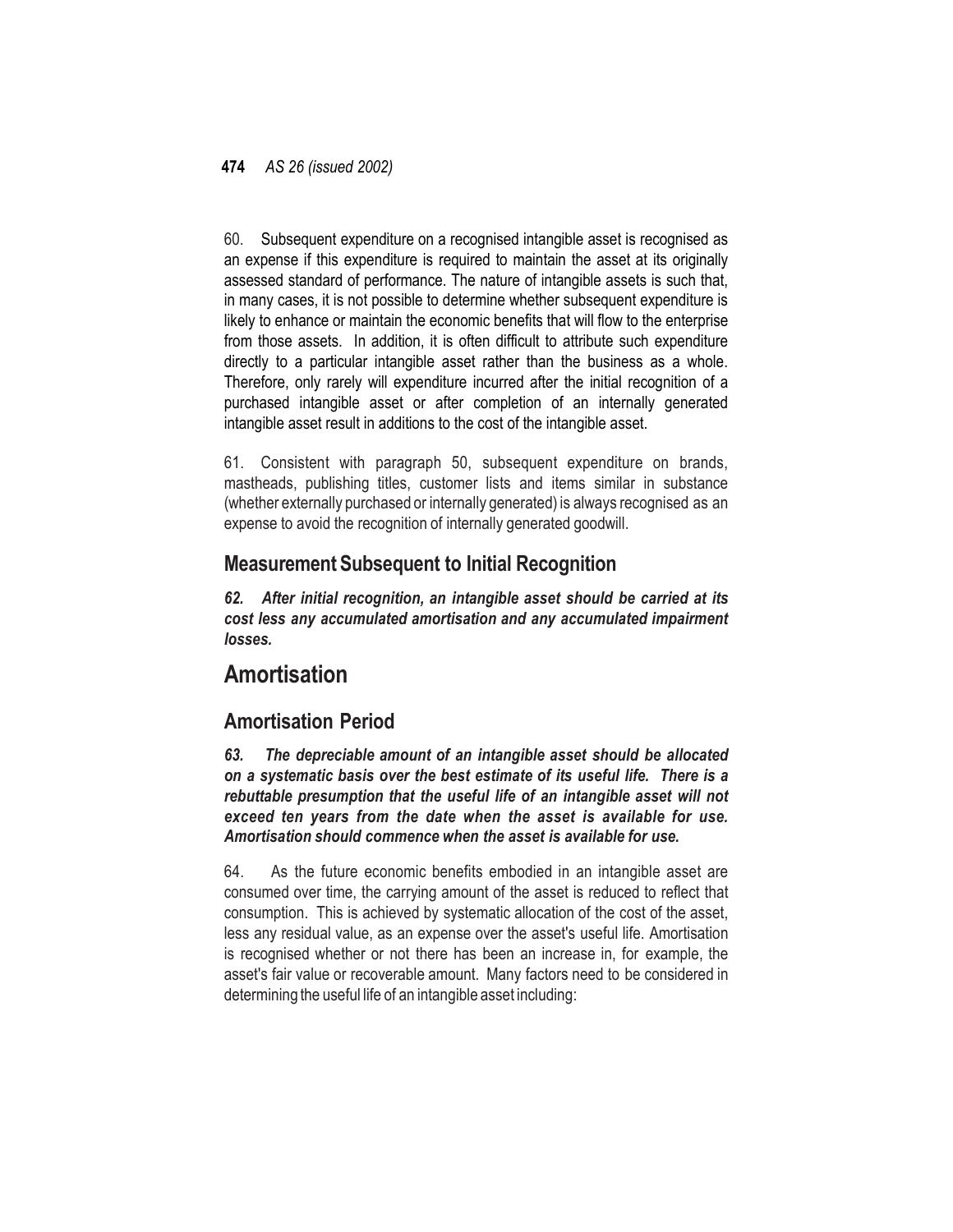- (a) the expected usage of the asset by the enterprise and whether the asset could be efficiently managed by another management team;
- (b) typical product life cycles for the asset and public information on estimates of useful lives of similar types of assets that are used in a similar way;
- (c) technical, technological or other types of obsolescence;
- (d) the stability of the industry in which the asset operates and changes in the market demand for the products or services output from the asset;
- (e) expected actions by competitors or potential competitors;
- (f) the level of maintenance expenditure required to obtain the expected future economic benefits from the asset and the company's ability and intent to reach such a level;
- (g) the period of control over the asset and legal or similar limits on the use of the asset, such as the expiry dates of related leases; and
- (h) whether the useful life of the asset is dependent on the useful life of other assets of the enterprise.

65. Given the history of rapid changes in technology, computer software and many other intangible assets are susceptible to technological obsolescence. Therefore, it is likely that their useful life will be short.

66. Estimates of the useful life of an intangible asset generally become less reliable as the length of the useful life increases. This Standard adopts a presumption that the useful life of intangible assets is unlikely to exceed ten years.

67. In some cases, there may be persuasive evidence that the useful life of an intangible asset will be a specific period longer than ten years. In these cases, the presumption that the useful life generally does not exceed ten years is rebutted and the enterprise:

- (a) amortises the intangible asset over the best estimate of its useful life;
- (b) estimates the recoverable amount of the intangible asset at least annually in order to identify any impairment loss (see paragraph 83); and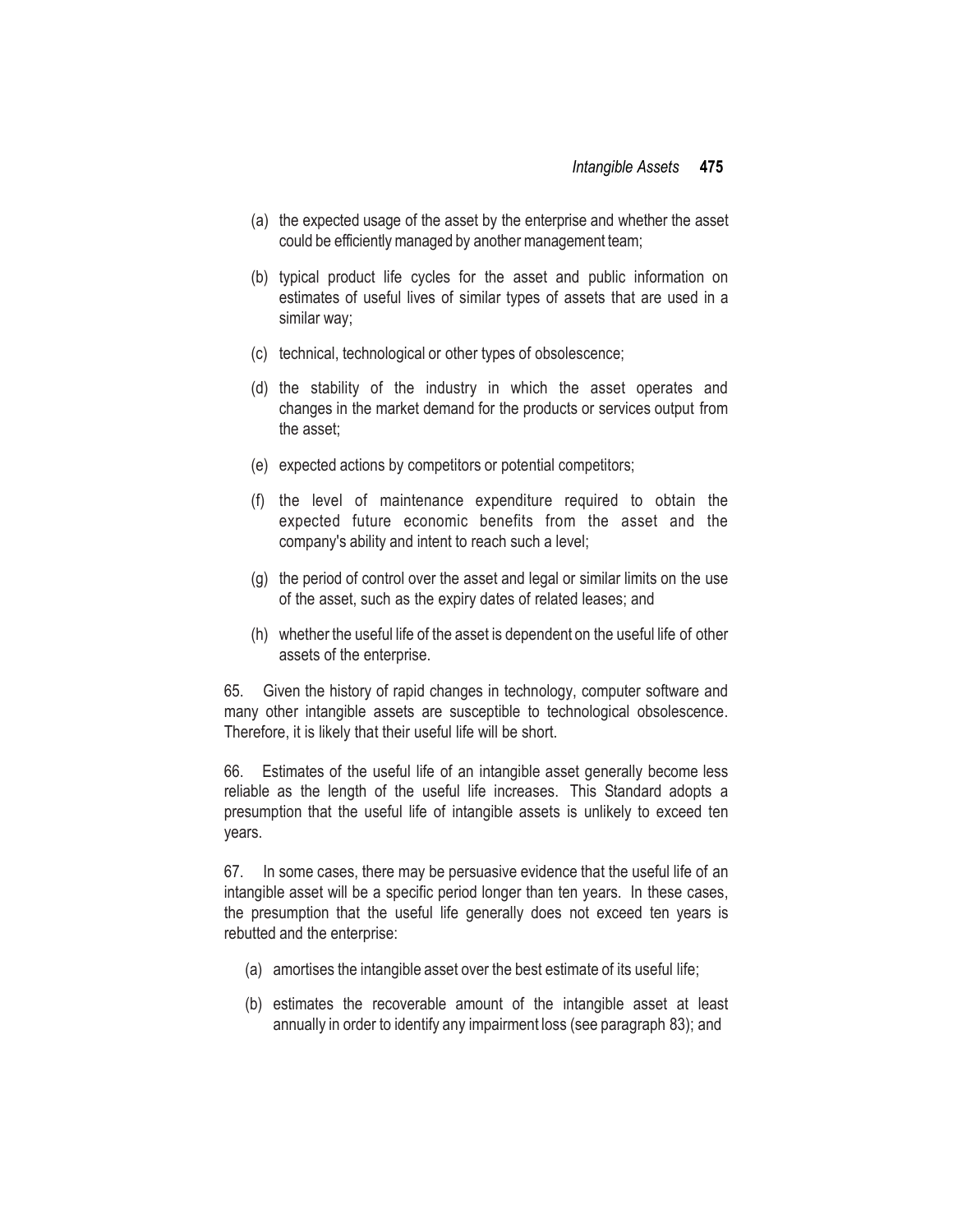(c) discloses the reasons why the presumption is rebutted and the factor(s) that played a significant role in determining the useful life of the asset (see paragraph 94(a)).

### **Examples**

A. An enterprise has purchased an exclusive right to generate hydroelectric power for sixty years. The costs of generating hydroelectric power are much lower than the costs of obtaining power from alternative sources. It is expected that the geographical area surrounding the power station will demand a significant amount of power from the power station for at least sixty years.

*The enterprise amortises the right to generate power over sixty years, unless there is evidence that its useful life is shorter.*

B. An enterprise has purchased an exclusive right to operate a toll motorway for thirty years. There is no plan to construct alternative routes in the area served by the motorway. It is expected that this motorway will be in use for at least thirty years.

*The enterprise amortises the right to operate the motorway over thirty years, unless there is evidence that its useful life is shorter.*

68. The useful life of an intangible asset may be very long but it is always finite. Uncertainty justifies estimating the useful life of an intangible asset on a prudent basis, but it does not justify choosing a life that is unrealistically short.

*69. If control over the future economic benefits from an intangible asset is achieved through legal rights that have been granted for a finite period, the useful life of the intangible asset should not exceed the period of the legal rights unless:*

- *(a) the legal rights are renewable; and*
- *(b) renewal is virtually certain.*

70. There may be both economic and legal factors influencing the useful life of an intangible asset: economic factors determine the period over which future economic benefits will be generated; legal factors may restrict the period over which the enterprise controls access to these benefits. The useful life is the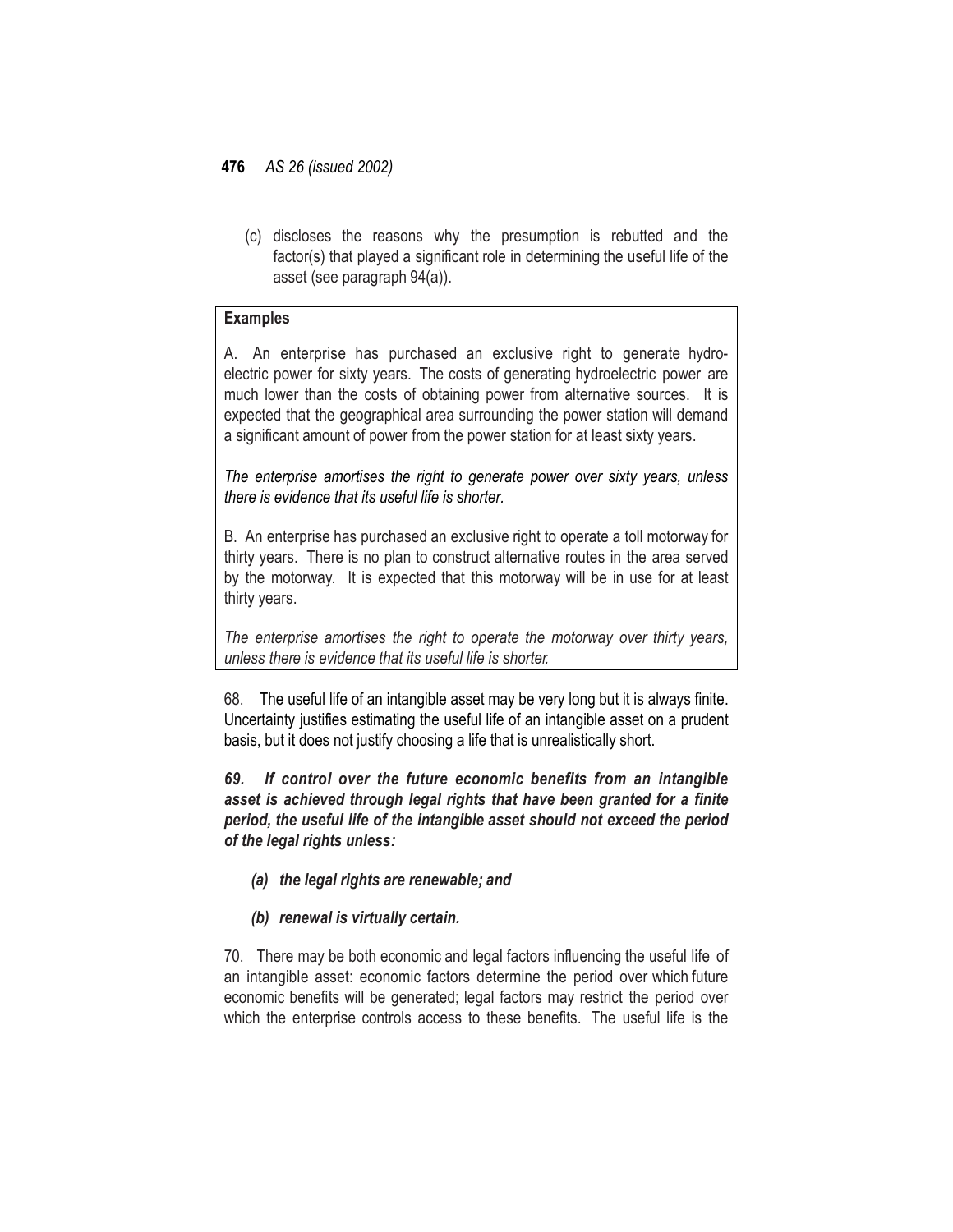shorter of the periods determined by these factors.

71. The following factors, among others, indicate that renewal of a legal right is virtually certain:

- (a) the fair value of the intangible asset is not expected to reduce as the initial expiry date approaches, or is not expected to reduce by more than the cost of renewing the underlying right;
- (b) there is evidence (possibly based on past experience) that the legal rights will be renewed; and
- (c) there is evidence that the conditions necessary to obtain the renewal of the legal right (if any) will be satisfied.

### **Amortisation Method**

*72. The amortisation method used should reflect the pattern in which the asset's economic benefits are consumed by the enterprise. If that pattern cannot be determined reliably, the straight-line method should be used. The amortisation charge for each period should be recognised as an expense unless another Accounting Standard permits or requires it to be included in the carrying amount of another asset.*

73. A variety of amortisation methods can be used to allocate the depreciable amount of an asset on a systematic basis over its useful life. These methods include the straight-line method, the diminishing balance method and the unit of production method. The method used for an asset is selected based on the expected pattern of consumption of economic benefits and is consistently applied from period to period, unless there is a change in the expected pattern of consumption of economic benefits to be derived from that asset. There will rarely, if ever, be persuasive evidence to support an amortisation method for intangible assets that results in a lower amount of accumulated amortisation than under the straight-line method.

74. Amortisation is usually recognised as an expense. However, sometimes, the economic benefits embodied in an asset are absorbed by the enterprise in producing other assets rather than giving rise to an expense. In these cases, the amortisation charge forms part of the cost of the other asset and is included in its carrying amount. For example, the amortisation of intangible assets used in a production process is included in the carrying amount of inventories (see AS 2,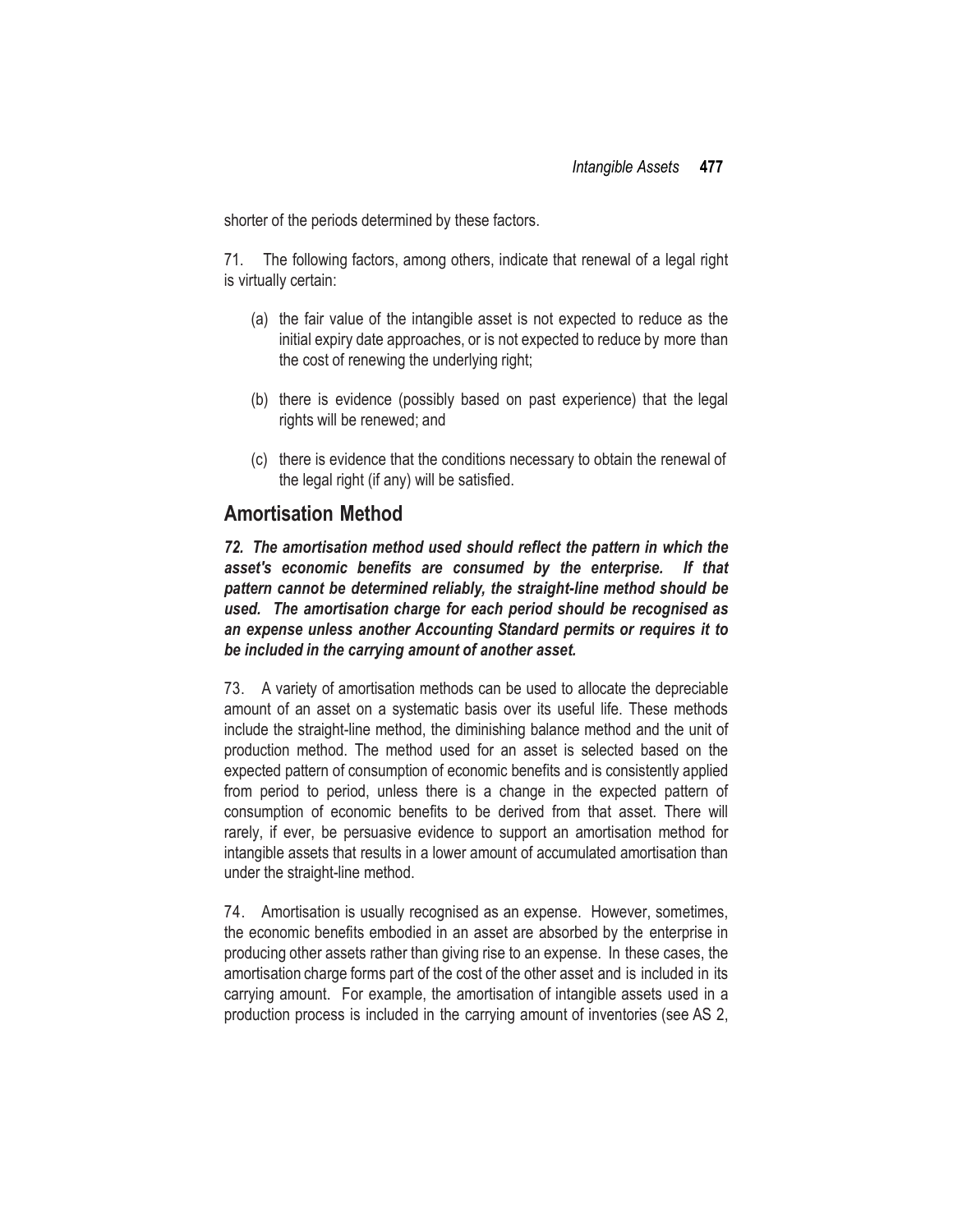*Valuation of Inventories*).

### **Residual Value**

*75. The residual value of an intangible asset should be assumed to be zero unless:*

- *(a) there is a commitment by a third party to purchase the asset at the end of its useful life; or*
- *(b) there is an active market for the asset and:*
	- *(i) residual value can be determined by reference to that market; and*
		- *(ii) it is probable that such a market will exist at the end of the asset's useful life.*

76. A residual value other than zero implies that an enterprise expects to dispose of the intangible asset before the end of its economic life.

77. The residual value is estimated using prices prevailing at the date of acquisition of the asset, for the sale of a similar asset that has reached the end of its estimated useful life and that has operated under conditions similar to those in which the asset will be used. The residual value is not subsequently increased for changes in prices or value.

# **Review of Amortisation Period and Amortisation Method**

*78. The amortisation period and the amortisation method should be reviewed at least at each financial year end. If the expected useful life of the asset is significantly different from previous estimates, the amortisation period should be changed accordingly. If there has been a significant change in the expected pattern of economic benefits from the asset, the amortisation method should be changed to reflect the changed pattern. Such changes should be accounted for in accordance with AS 5, Net Profit or Loss for the Period, Prior Period Items and Changes in Accounting Policies.*

79. During the life of an intangible asset, it may become apparent that the estimate of its useful life is inappropriate. For example, the useful life may be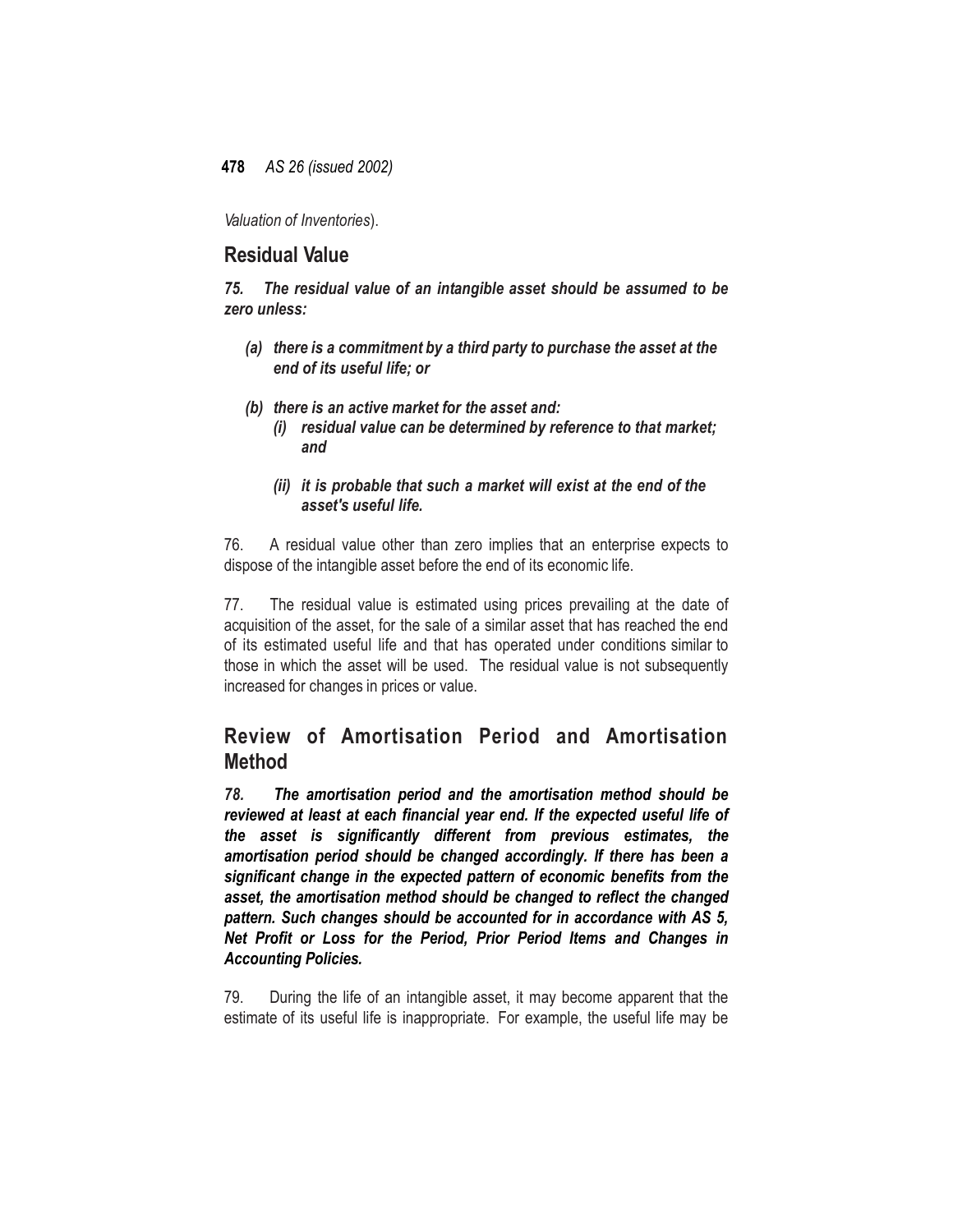extended by subsequent expenditure that improves the condition of the asset beyond its originally assessed standard of performance. Also, the recognition of an impairment loss may indicate that the amortisation period needs to be changed.

80. Over time, the pattern of future economic benefits expected to flow to an enterprise from an intangible asset may change. For example, it may become apparent that a diminishing balance method of amortisation is appropriate rather than a straight-line method. Another example is if use of the rights represented by a licence is deferred pending action on other components of the business plan. In this case, economic benefits that flow from the asset may not be received until later periods.

# **Recoverability of the Carrying Amount — Impairment Losses**

81. To determine whether an intangible asset is impaired, an enterprise applies AS 28. That Standard explains how an enterprise reviews the carrying amount of its assets, how it determines the recoverable amount of an asset and when it recognises or reverses an impairment loss.

82. If an impairment loss occurs before the end of the first annual accounting period commencing after acquisition for an intangible asset acquired in an amalgamation in the nature of purchase, the impairment loss is recognised as an adjustment to both the amount assigned to the intangible asset and the goodwill (capital reserve) recognised at the date of the amalgamation. However, if the impairment loss relates to specific events or changes in circumstances occurring after the date of acquisition, the impairment loss is recognised under AS 28 and not as an adjustment to the amount assigned to the goodwill (capital reserve) recognised at the date of acquisition.

*83. In addition to the requirements of AS 28, an enterprise should estimate the recoverable amount of the following intangible assets at least at each financial year end even if there is no indication that the asset is impaired:*

- *(a) an intangible asset that is not yet available for use; and*
- *(b) an intangible asset that is amortised over a period exceeding ten*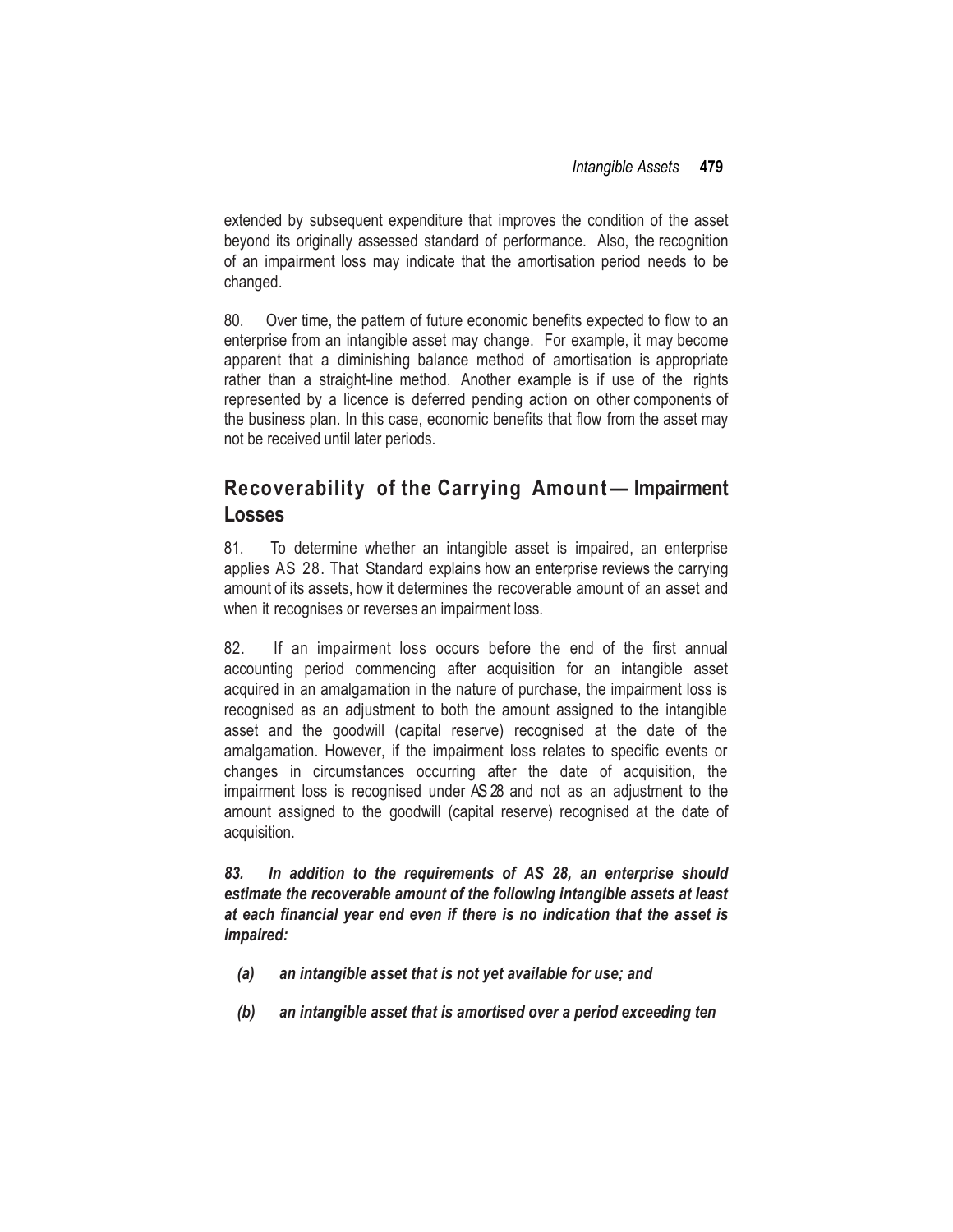#### *years from the date when the asset is available for use.*

### *The recoverable amount should be determined under AS 28 and impairment losses recognised accordingly.*

84. The ability of an intangible asset to generate sufficient future economic benefits to recover its cost is usually subject to great uncertainty until the asset is available for use. Therefore, this Standard requires an enterprise to test for impairment, at least annually, the carrying amount of an intangible asset that is not yet available for use.

85. It is sometimes difficult to identify whether an intangible asset may be impaired because, among other things, there is not necessarily any obvious evidence of obsolescence. This difficulty arises particularly if the asset has a long useful life. As a consequence, this Standard requires, as a minimum, an annual calculation of the recoverable amount of an intangible asset if its useful life exceeds ten years from the date when it becomes available for use.

86. The requirement for an annual impairment test of an intangible asset applies whenever the current total estimated useful life of the asset exceeds ten years from when it became available for use. Therefore, if the useful life of an intangible asset was estimated to be less than ten years at initial recognition, but the useful life is extended by subsequent expenditure to exceed ten years from when the asset became available for use, an enterprise performs the impairment test required under paragraph 83(b) and also makes the disclosure required under paragraph 94(a).

### **Retirements and Disposals**

*87. An intangible asset should be derecognised (eliminated from the balance sheet) on disposal or when no future economic benefits are expected from its use and subsequent disposal.*

*88. Gains or losses arising from the retirement or disposal of an intangible asset should be determined as the difference between the net disposal proceeds and the carrying amount of the asset and should be recognised as income or expense in the statement of profit and loss.*

89. An intangible asset that is retired from active use and held for disposal is carried at its carrying amount at the date when the asset is retired from active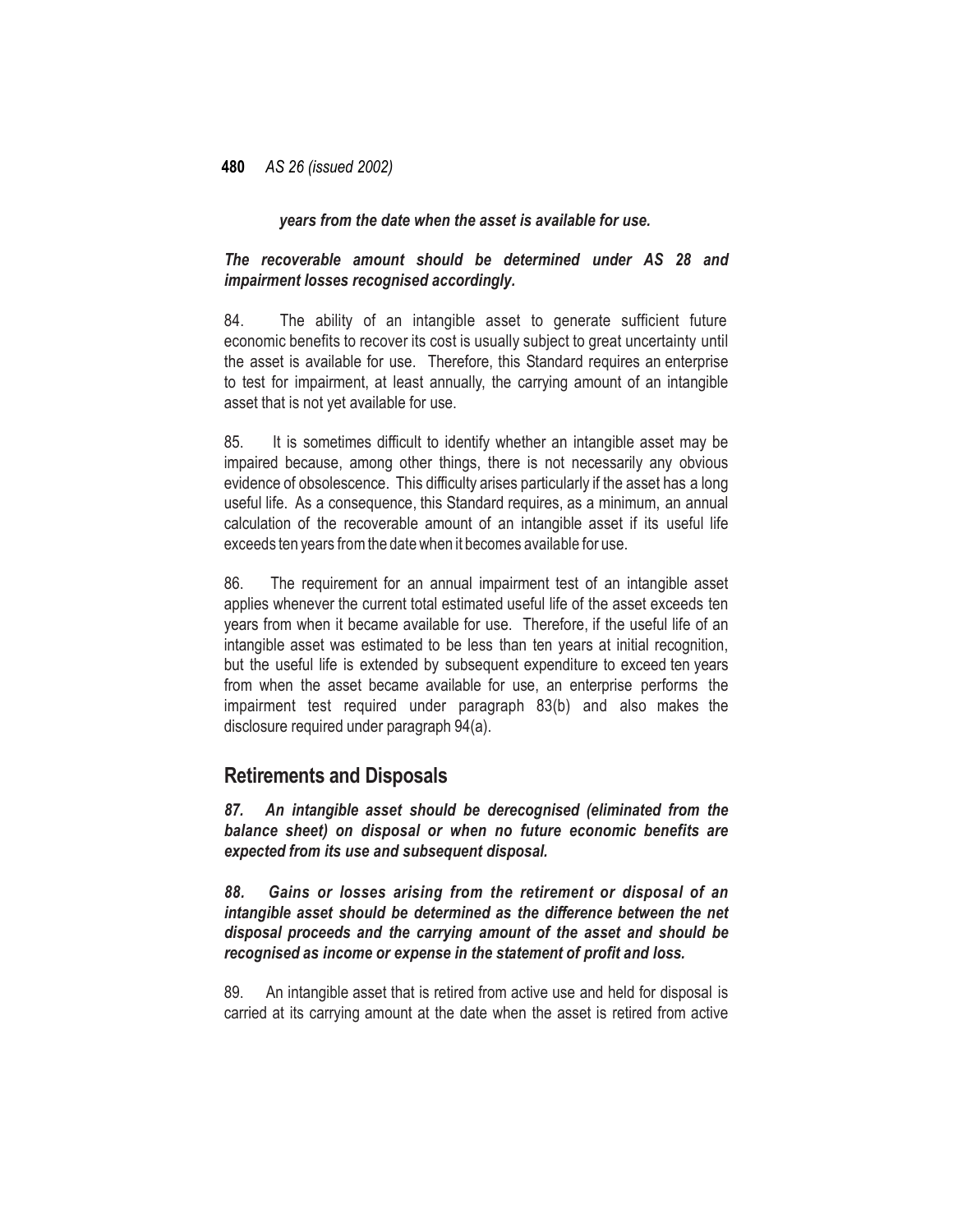use. At least at each financial year end, an enterprise tests the asset for impairment under AS 28, and recognises any impairment loss accordingly.

# **Disclosure**

### **General**

*90. The financial statements should disclose the following for each class of intangible assets, distinguishing between internally generated intangible assets and other intangible assets:*

- *(a) the useful lives or the amortisation rates used;*
- *(b) the amortisation methods used;*
- *(c) the gross carrying amount and the accumulated amortisation (aggregated with accumulated impairment losses) at the beginning and end of the period;*
- *(d) a reconciliation of the carrying amount at the beginning and end of the period showing:*
	- *(i) additions, indicating separately those from internal development and through amalgamation;*
	- *(ii) retirements and disposals;*
	- *(iii) impairment losses recognised in the statement of profit and loss during the period (if any);*
	- *(iv) impairment losses reversed in the statement of profit and loss during the period (if any);*
	- *(v) amortisation recognised during the period; and*
	- *(vi) other changes in the carrying amount during the period.*

Provided that a Micro Enterprise (Levels IV non-company entities), as defined in Appendix I to this Compendium, may not comply with paragraph 90(d)(iii) and 90(d)(iv) above.

91. A class of intangible assets is a grouping of assets of a similar nature and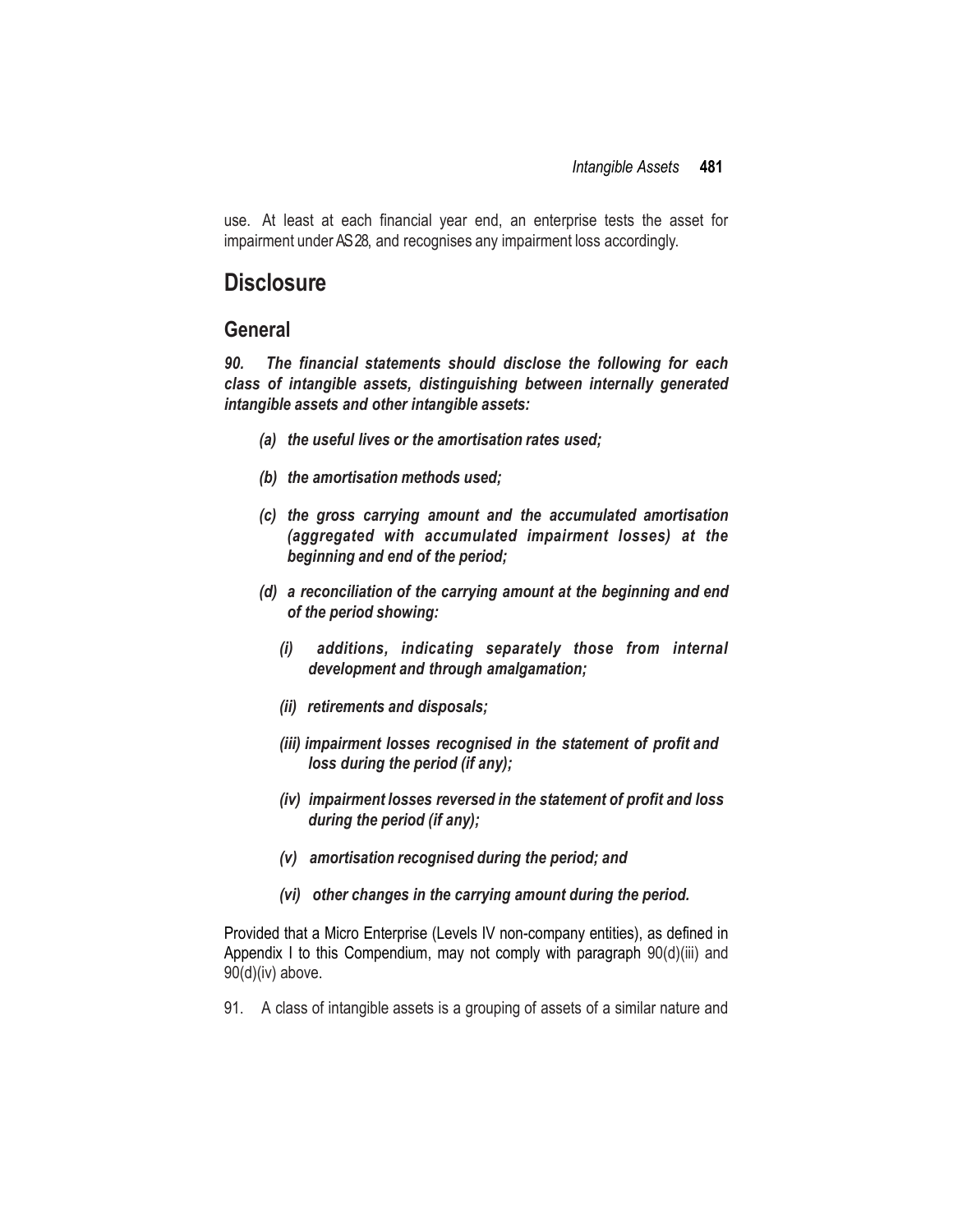use in an enterprise's operations. Examples of separate classes may include:

- (a) brand names;
- (b) mastheads and publishing titles;
- (c) computer software;
- (d) licences and franchises;
- (e) copyrights, and patents and other industrial property rights, service and operating rights;
- (f) recipes, formulae, models, designs and prototypes; and
- (g) intangible assets under development.

The classes mentioned above are disaggregated (aggregated) into smaller (larger) classes if this results in more relevant information for the users of the financial statements.

92. An enterprise discloses information on impaired intangible assets under AS 28 in addition to the information required by paragraph 90(d)(iii) and (iv).

93. An enterprise discloses the change in an accounting estimate or accounting policy such as that arising from changes in the amortisation method, the amortisation period or estimated residual values, in accordance with AS 5, *Net Profit or Loss for the Period, Prior Period Items and Changes in Accounting Policies.*

*94. The financial statements should also disclose:*

- *(a) if an intangible asset is amortised over more than ten years, the reasons why it is presumed that the useful life of an intangible asset will exceed ten years from the date when the asset is available for use. In giving these reasons, the enterprise should describe the factor(s) that played a significant role in determining the useful life of the asset;*
- *(b) a description, the carrying amount and remaining amortisation period of any individual intangible asset that is material to the financial statements of the enterprise as a whole;*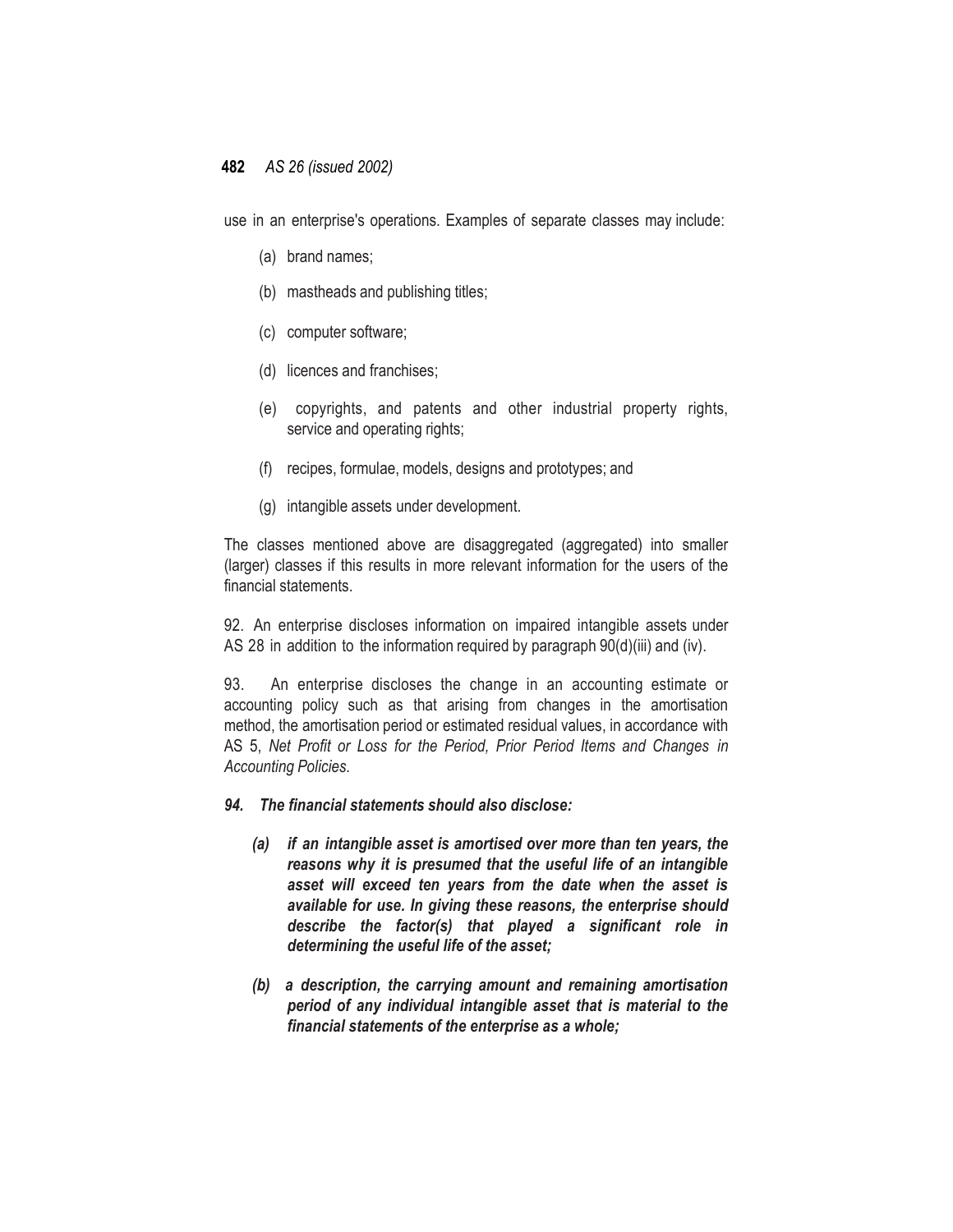- *(c) the existence and carrying amounts of intangible assets whose title is restricted and the carrying amounts of intangible assets pledged as security for liabilities; and*
- *(d) the amount of commitments for the acquisition of intangible assets.*

95. When an enterprise describes the factor(s) that played a significant role in determining the useful life of an intangible asset that is amortised over more than ten years, the enterprise considers the list of factors in paragraph 64.

## **Research and Development Expenditure**

*96. The financial statements should disclose the aggregate amount of research and development expenditure recognised as an expense during the period.*

97. Research and development expenditure comprises all expenditure that is directly attributable to research or development activities or that can be allocated on a reasonable and consistent basis to such activities (see paragraphs 53-54 for guidance on the type of expenditure to be included for the purpose of the disclosure requirement in paragraph 96).

### **Other Information**

98. An enterprise is encouraged, but not required, to give a description of any fully amortised intangible asset that is still in use.

Provided that a Micro Enterprise (Levels IV non-company entities), as defined in Appendix I to this Compendium, may not comply with paragraph 98 above.

### **Transitional Provisions<sup>4</sup>**

 $\overline{\phantom{a}}$ 

*99. Where, on the date of this Standard coming into effect, an enterprise is following an accounting policy of not amortising an intangible item or amortising an intangible item over a period longer than the period determined under paragraph 63 of this Standard and the period*

<sup>4</sup> Ministry of Corporate Affairs, Government of India, inserted the following footnote in Companies (Accounting Standards) Rules, 2021, which is relevant for companies:

<sup>&</sup>quot;Transitional Provisions given in Paragraphs 99-100 are relevant only for standards notified under Companies (Accounting Standards) Rules, 2006, as amended from time to time."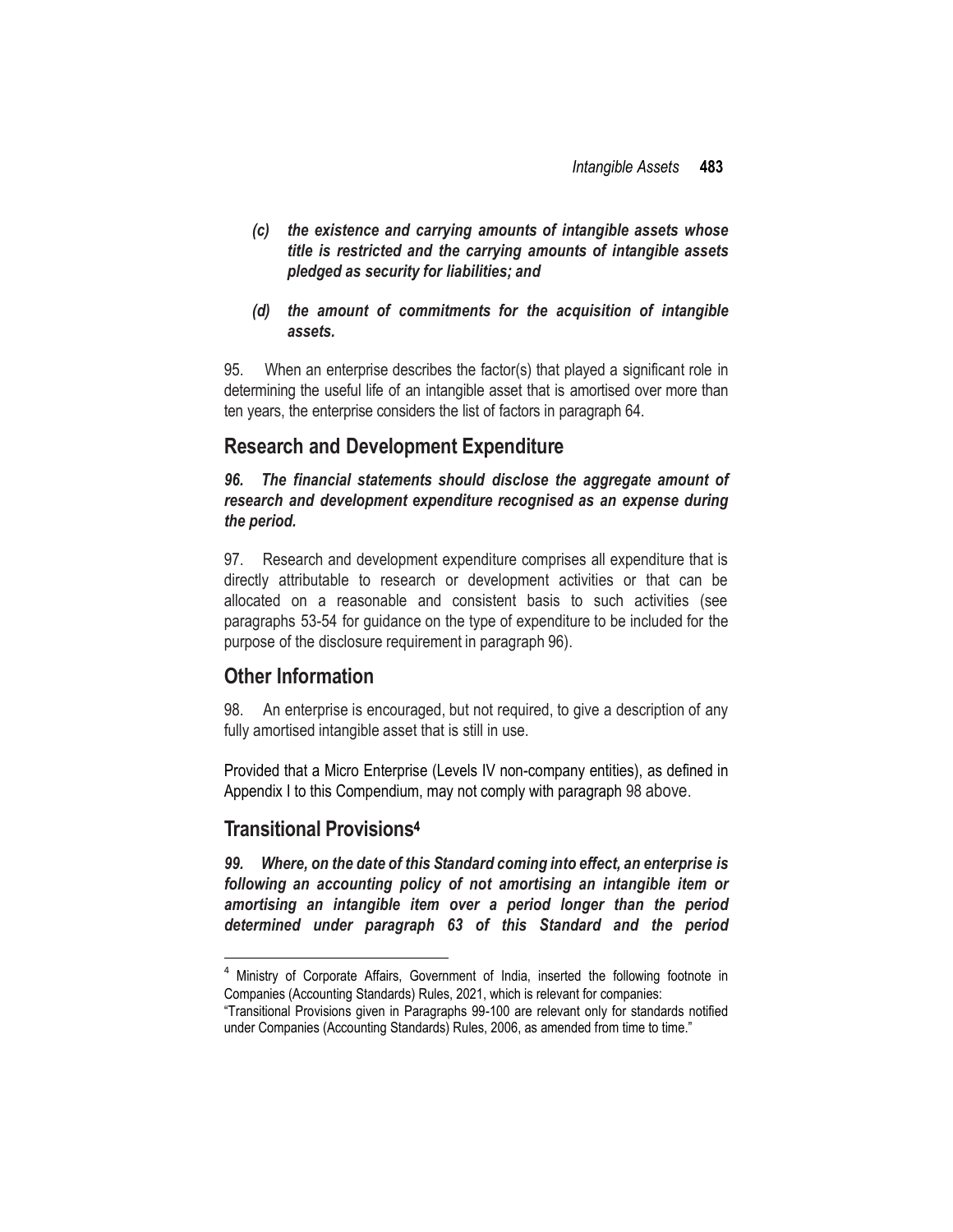*determined under paragraph 63 has expired on the date of this Standard coming into effect, the carrying amount appearing in the balance sheet in respect of that item should be eliminated with a corresponding adjustment to the opening balance of revenue reserves.*

*In the event the period determined under paragraph 63 has not expired on the date of this Standard coming into effect and:*

- *(a) if the enterprise is following an accounting policy of not amortising an intangible item, the carrying amount of the intangible item should be restated, as if the accumulated amortisation had always been determined under this Standard, with the corresponding adjustment to the opening balance of revenue reserves. The restated carrying amount should be amortised over the balance of the period as determined in paragraph 63.*
- *(b) if the remaining period as per the accounting policy followed by the enterprise:*
	- *(i) is shorter as compared to the balance of the period determined under paragraph 63, the carrying amount of the intangible item should be amortised over the remaining period as per the accounting policy followed by the enterprise,*
	- *(ii) is longer as compared to the balance of the period determined under paragraph 63, the carrying amount of the intangible item should be restated, as if the accumulated amortisation had always been determined under this Standard, with the corresponding adjustment to the opening balance of revenue reserves. The restated carrying amount should be amortised over the balance of the period as determined in paragraph 63.*

100. Illustration B attached to the Standard illustrates the application of paragraph 99.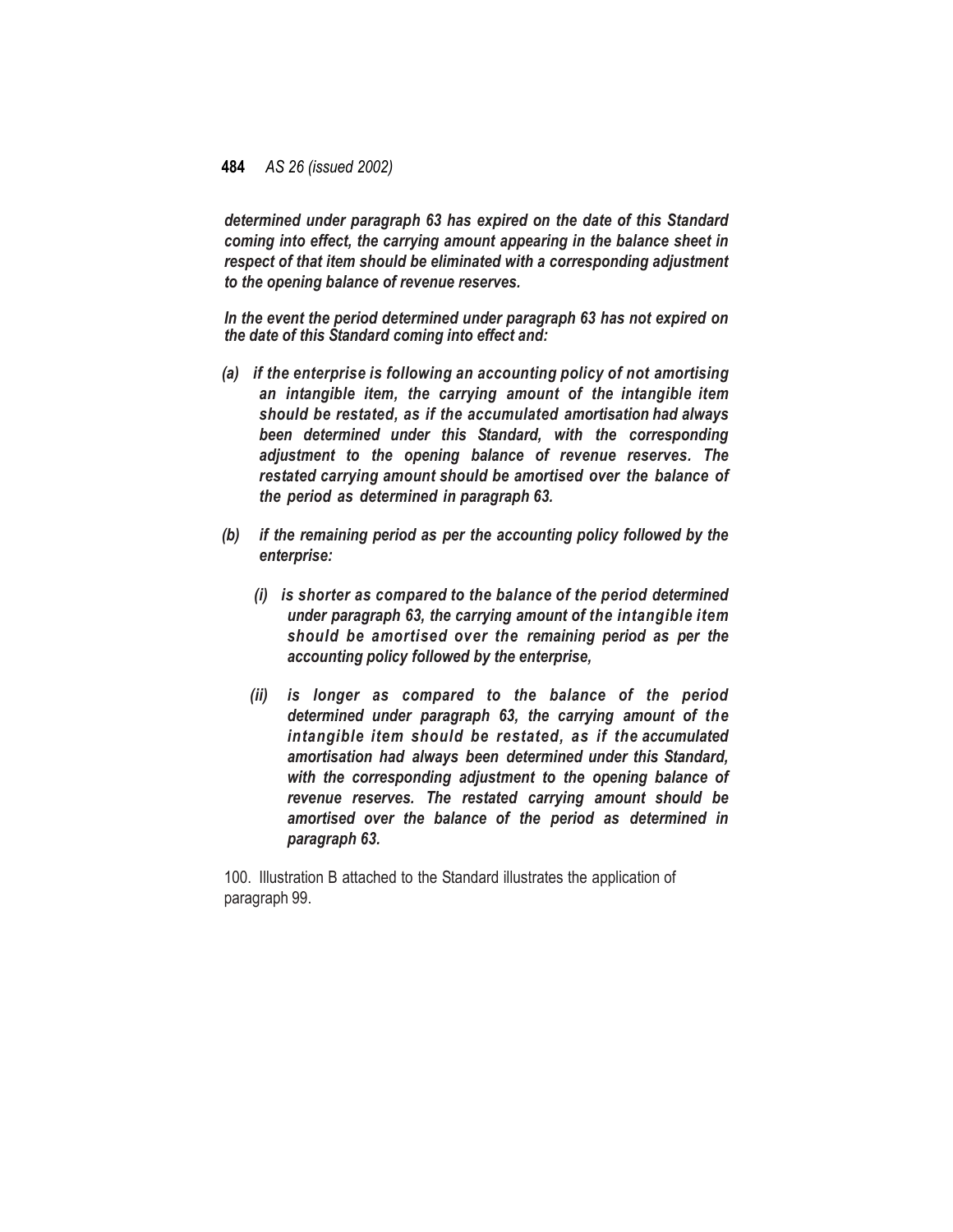# **Illustration A**

*This illustration which does not form part of the Accounting Standard, provides illustrative application of the principles laid down in the Standard to internal use software and web-site costs. Its purpose is to illustrate the application of the Accounting Standard to assist in clarifying its meaning.*

# **I. Illustrative Application of the Accounting Standard to Internal Use Computer Software**

Computer software for internal use can be internally generated or acquired.

# **Internally Generated Computer Software**

1. Internally generated computer software for internal use is developed or modified internally by the enterprise solely to meet the needs of the enterprise and at no stage it is planned to sell it.

2. The stages of development of internally generated software may be categorised into the following two phases:

- Preliminary project stage, i.e., the research phase
- Development stage

### **Preliminary project stage**

3. At the preliminary project stage the internally generated software should not be recognised as an asset. Expenditure incurred in the preliminary project stage should be recognised as an expense when it is incurred. The reason for such a treatment is that at this stage of the software project an enterprise cannot demonstrate that an asset exists from which future economic benefits are probable.

4. When a computer software project is in the preliminary project stage, enterprises are likely to:

(a) Make strategic decisions to allocate resources between alternative projects at a given point in time. For example, should programmers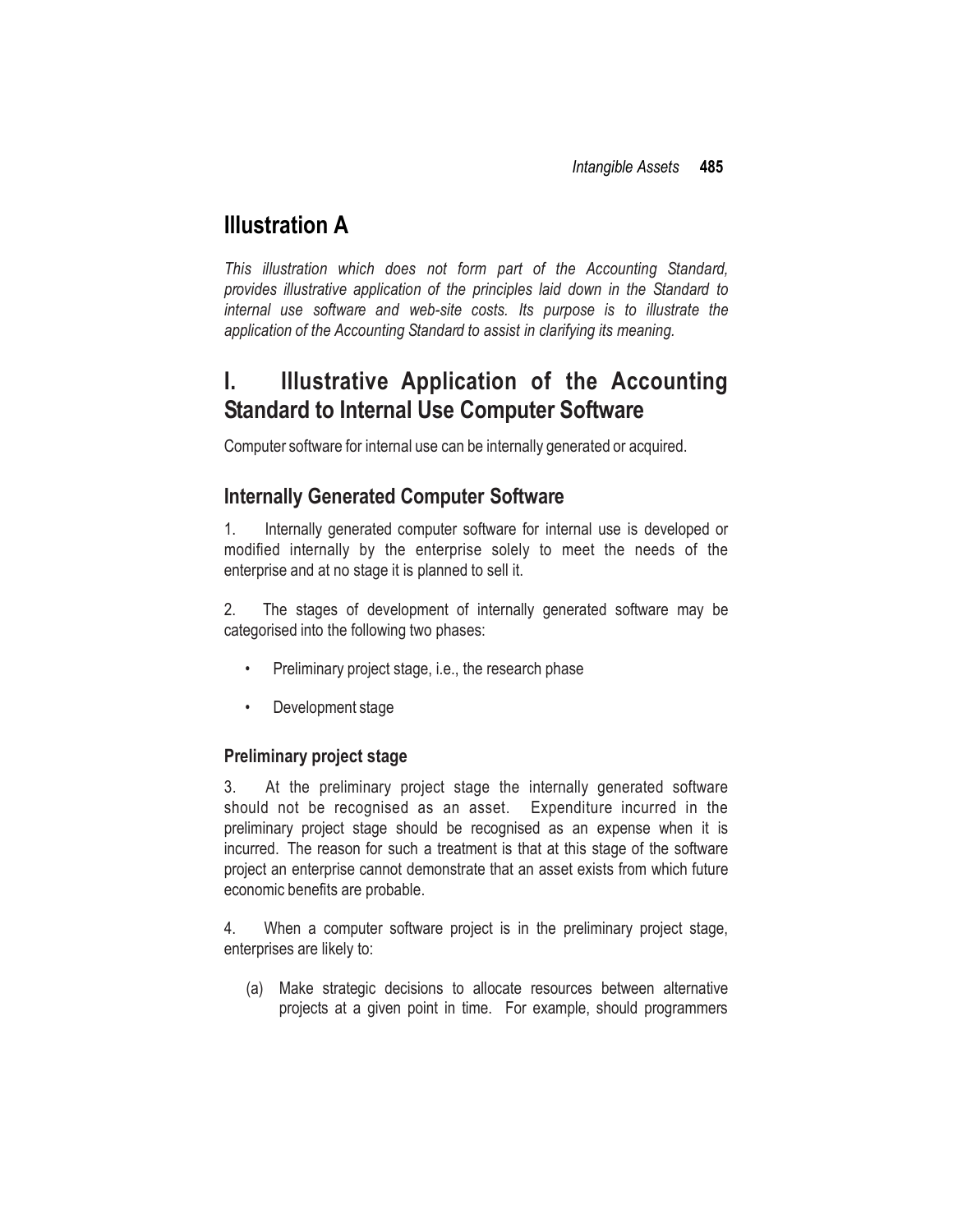develop a new payroll system or direct their efforts toward correcting existing problems in an operating system.

- (b) Determine the performance requirements (that is, what it is that they need the software to do) and systems requirements for the computer software project it has proposed to undertake.
- (c) Explore alternative means of achieving specified performance requirements. For example, should an entity make or buy the software. Should the software run on a mainframe or a client server system.
- (d) Determine that the technology needed to achieve performance requirements exists.
- (e) Select a consultant to assist in the development and/or installation of the software.

### **Development Stage**

5. An internally generated software arising at the development stage should be recognised as an asset if, and only if, an enterprise can demonstrate all of the following:

- (a) the technical feasibility of completing the internally generated software so that it will be available for internal use;
- (b) the intention of the enterprise to complete the internally generated software and use it to perform the functions intended. For example, the intention to complete the internally generated software can be demonstrated if the enterprise commits to the funding of the software project;
- (c) the ability of the enterprise to use the software;
- (d) how the software will generate probable future economic benefits. Among other things, the enterprise should demonstrate the usefulness of the software;
- (e) the availability of adequate technical, financial and other resources to complete the development and to use the software; and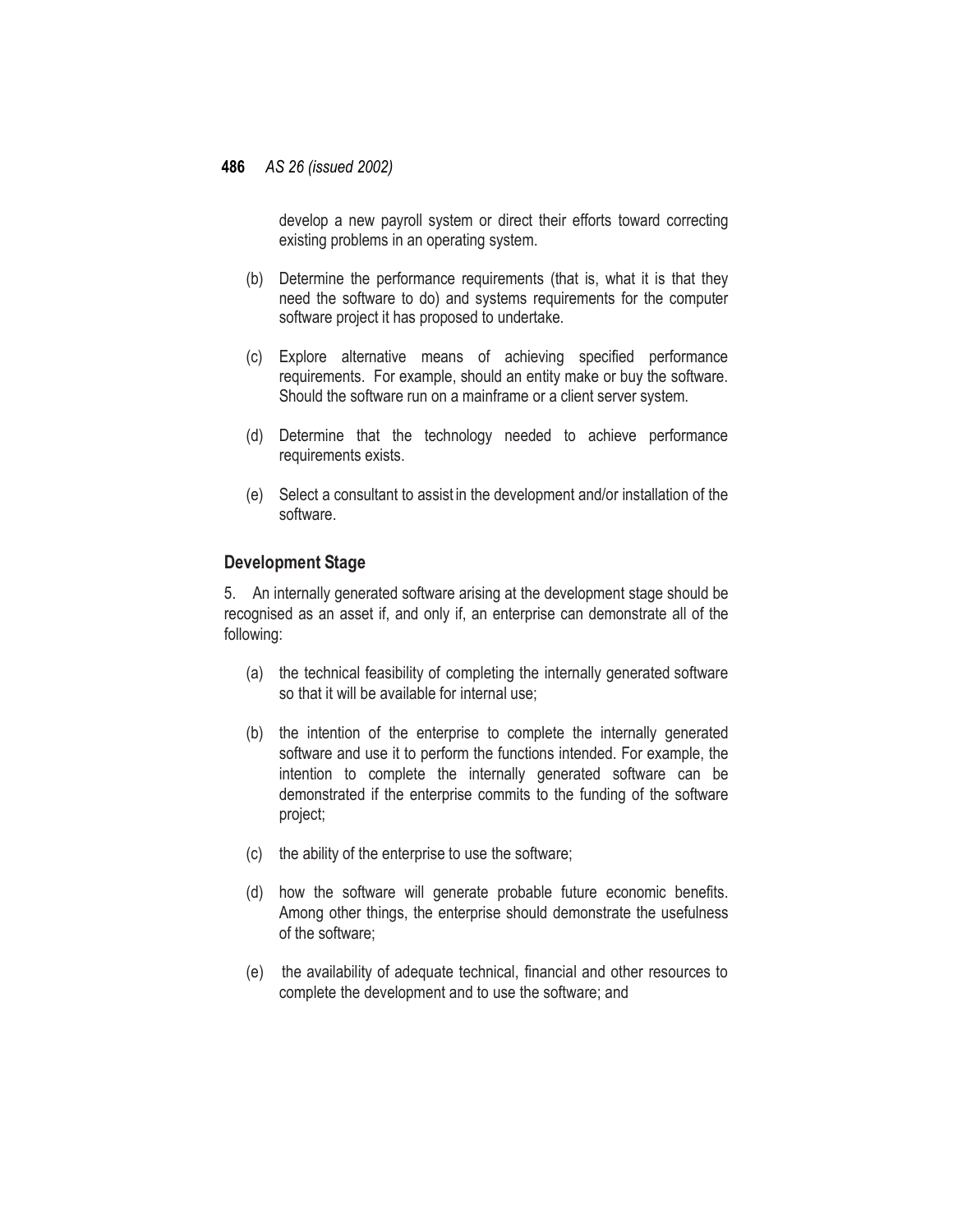(f) the ability of the enterprise to measure the expenditure attributable to the software during its development reliably.

6. Examples of development activities in respect of internally generated software include:

- (a) Design including detailed program design which is the process of detail design of computer software that takes product function, feature, and technical requirements to their most detailed, logical form and is ready for coding.
- (b) Coding which includes generating detailed instructions in a computer language to carry out the requirements described in the detail program design. The coding of computer software may begin prior to, concurrent with, or subsequent to the completion of the detail program design.

At the end of these stages of the development activity, the enterprise has a working model, which is an operative version of the computer software capable of performing all the major planned functions, and is ready for initial testing ("beta" versions).

(c) Testing which is the process of performing the steps necessary to determine whether the coded computer software product meets function, feature, and technical performance requirements set forth in the product design.

At the end of the testing process, the enterprise has a master version of the internal use software, which is a completed version together with the related user documentation and the training materials.

#### **Cost of internally generated software**

7. The cost of an internally generated software is the sum of the expenditure incurred from the time when the software first met the recognition criteria for an intangible asset as stated in paragraphs 20 and 21 of this Standard and paragraph 5 above. An expenditure which did not meet the recognition criteria as aforesaid and expensed in an earlier financial statements should not be reinstated if the recognition criteria are met later.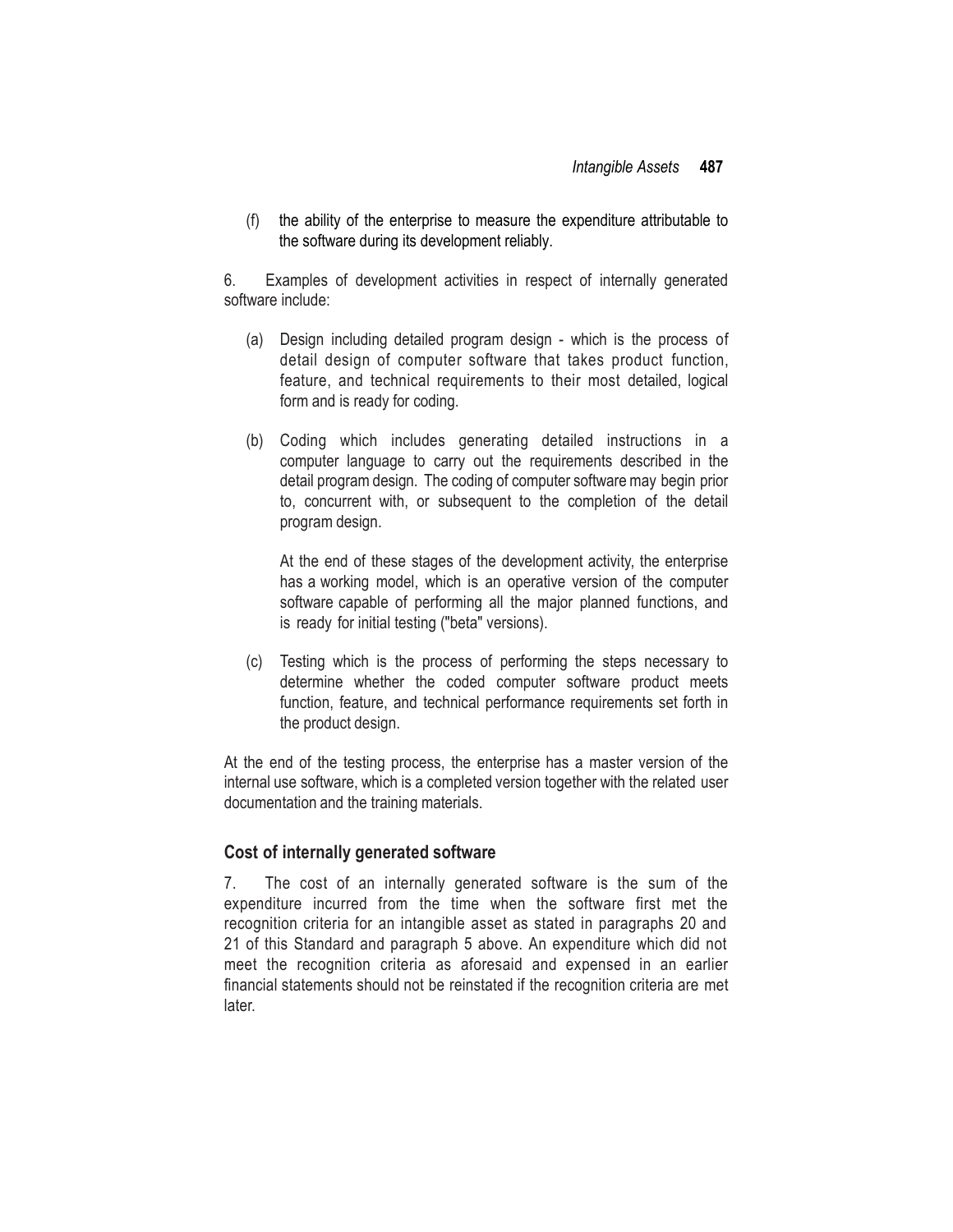8. The cost of an internally generated software comprises all expenditure that can be directly attributed or allocated on a reasonable and consistent basis to create the software for its intended use. The cost include:

- (a) expenditure on materials and services used or consumed in developing the software;
- (b) the salaries, wages and other employment related costs of personnel directly engaged in developing the software;
- (c) any expenditure that is directly attributable to generating software; and
- (d) overheads that are necessary to generate the software and that can be allocated on a reasonable and consistent basis to the software (For example, an allocation of the depreciation of fixed assets, insurance premium and rent). Allocation of overheads are made on basis similar to those used in allocating the overhead to inventories.

9. The following are not components of the cost of an internally generated software:

- (a) selling, administration and other general overhead expenditure unless this expenditure can be directly attributable to the development of the software;
- (b) clearly identified inefficiencies and initial operating losses incurred before software achieves the planned performance; and
- (c) expenditure on training the staff to use the internally generated software.

## **Software Acquired for Internal Use**

10. The cost of a software acquired for internal use should be recognised as an asset if it meets the recognition criteria prescribed in paragraphs 20 and 21 of this Standard.

11. The cost of a software purchased for internal use comprises its purchase price, including any import duties and other taxes (other than those subsequently recoverable by the enterprise from the taxing authorities) and any directly attributable expenditure on making the software ready for its use. Any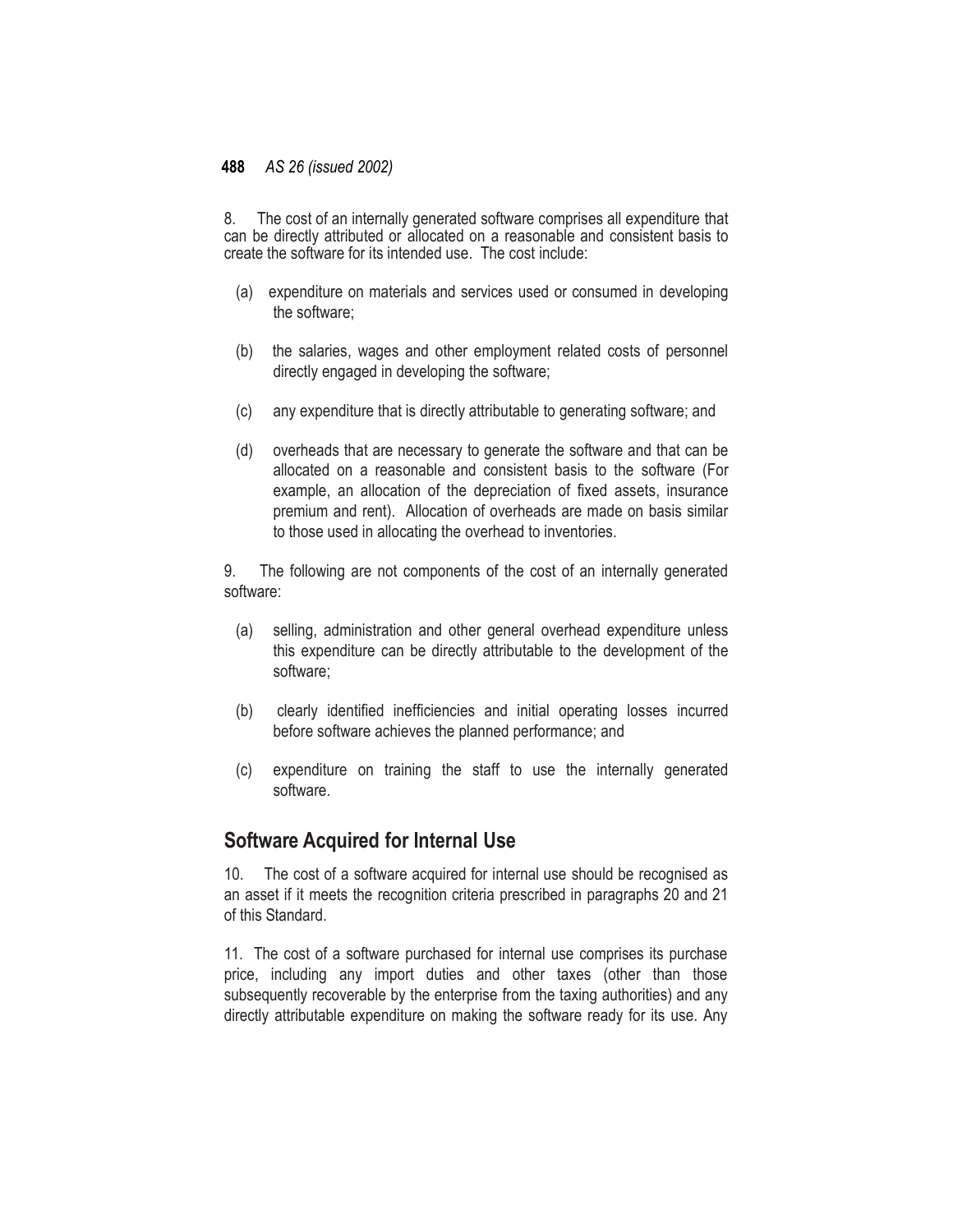trade discounts and rebates are deducted in arriving at the cost. In the determination of cost, matters stated in paragraphs 24 to 34 of the Standard need to be considered, as appropriate.

### **Subsequent expenditure**

12. Enterprises may incur considerable cost in modifying existing software systems. Subsequent expenditure on software after its purchase or its completion should be recognised as an expense when it is incurred unless:

- (a) it is probable that the expenditure will enable the software to generate future economic benefits in excess of its originally assessed standards of performance; and
- (b) the expenditure can be measured and attributed to the software reliably.

If these conditions are met, the subsequent expenditure should be added to the carrying amount of the software. Costs incurred in order to restore or maintain the future economic benefits that an enterprise can expect from the originally assessed standard of performance of existing software systems is recognised as an expense when, and only when, the restoration or maintenance work is carried out.

### **Amortisation period**

13. The depreciable amount of a software should be allocated on a systematic basis over the best estimate of its useful life. The amortisation should commence when the software is available for use.

14. As per this Standard, there is a rebuttable presumption that the useful life of an intangible asset will not exceed ten years from the date when the asset is available for use. However, given the history of rapid changes in technology, computer software is susceptible to technological obsolescence. Therefore, it is likely that useful life of the software will be much shorter, say 3 to 5 years.

### **Amortisation method**

15. The amortisation method used should reflect the pattern in which the software's economic benefits are consumed by the enterprise. If that pattern can not be determined reliably, the straight-line method should be used. The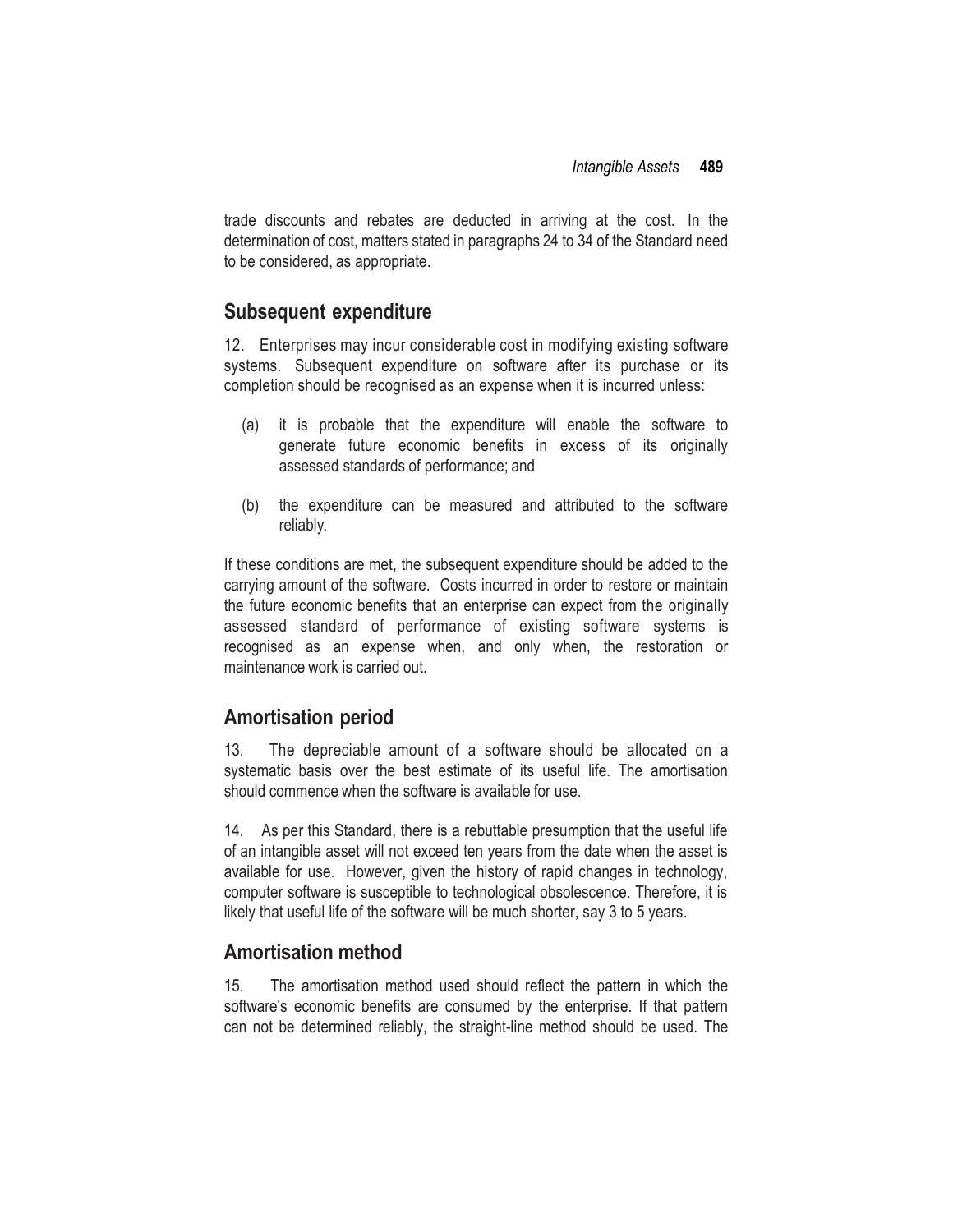amortisation charge for each period should be recognised as an expenditure unless another Accounting Standard permits or requires it to be included in the carrying amount of another asset. For example, the amortisation of a software used in a production process is included in the carrying amount of inventories.

# **II. Illustrative Application of the Accounting Standard to Web-Site Costs**

1. An enterprise may incur internal expenditures when developing, enhancing and maintaining its own web site. The web site may be used for various purposes such as promoting and advertising products and services, providing electronic services, and selling products and services.

- 2. The stages of a web site's development can be described as follows:
	- (a) Planning includes undertaking feasibility studies, defining objectives and specifications, evaluating alternatives and selecting preferences;
	- (b) Application and Infrastructure Development includes obtaining a domain name, purchasing and developing hardware and operating software, installing developed applications and stress testing; and
	- (c) Graphical Design and Content Development includes designing the appearance of web pages and creating, purchasing, preparing and uploading information, either textual or graphical in nature, on the web site prior to the web site becoming available for use. This information may either be stored in separate databases that are integrated into (or accessed from) the web site or coded directly into the web pages.

3. Once development of a web site has been completed and the web site is available for use, the web site commences an operating stage. During this stage, an enterprise maintains and enhances the applications, infrastructure, graphical design and content of the web site.

4. The expenditures for purchasing, developing, maintaining and enhancing hardware (e.g., web servers, staging servers, production servers and Internet connections) related to a web site are not accounted for under this Standard but are accounted for under AS 10, Property, Plant and Equipment. Additionally, when an enterprise incurs an expenditure for having an Internet service provider host the enterprise's web site on it's own servers connected to the Internet, the expenditure is recognised as an expense.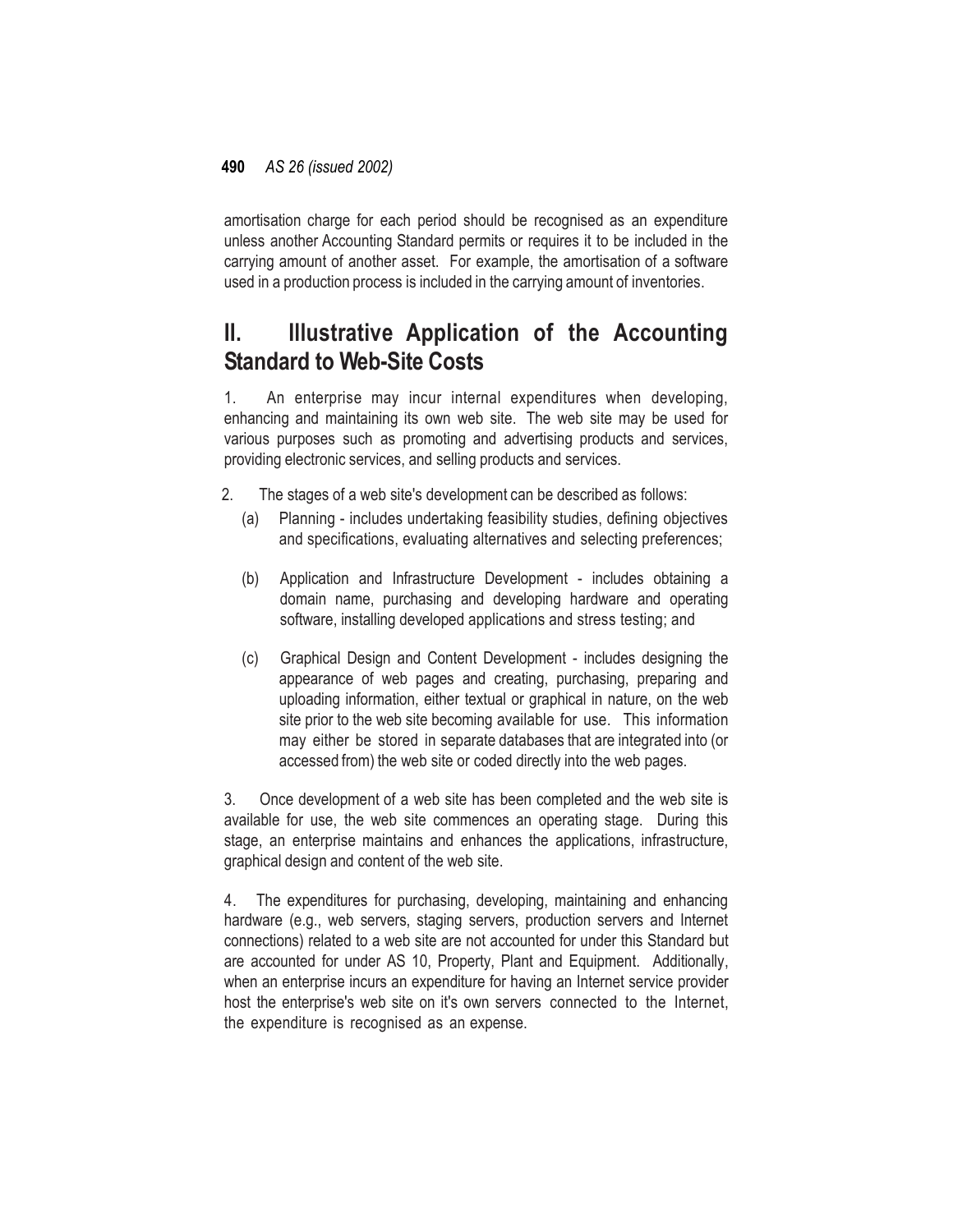5. An intangible asset is defined in paragraph 6 of this Standard as an identifiable non-monetary asset, without physical substance, held for use in the production or supply of goods or services, for rental to others, or for administrative purposes. Paragraph 7 of this Standard provides computer software as a common example of an intangible asset. By analogy, a web site is another example of an intangible asset. Accordingly, a web site developed by an enterprise for its own use is an internally generated intangible asset that is subject to the requirements of this Standard.

6. An enterprise should apply the requirements of this Standard to an internal expenditure for developing, enhancing and maintaining its own web site. Paragraph 55 of this Standard provides expenditure on an intangible item to be recognised as an expense when incurred unless it forms part of the cost of an intangible asset that meets the recognition criteria in paragraphs 19-54 of the Standard. Paragraph 56 of the Standard requires expenditure on start-up activities to be recognised as an expense when incurred. Developing a web site by an enterprise for its own use is not a start-up activity to the extent that an internally generated intangible asset is created. An enterprise applies the requirements and guidance in paragraphs 39-54 of this Standard to an expenditure incurred for developing its own web site in addition to the general requirements for recognition and initial measurement of an intangible asset. The cost of a web site, as described in paragraphs 52-54 of this Standard, comprises all expenditure that can be directly attributed, or allocated on a reasonable and consistent basis, to creating, producing and preparing the asset for its intended use.

The enterprise should evaluate the nature of each activity for which an expenditure is incurred (e.g., training employees and maintaining the web site) and the web site's stage of development or post-development:

- (a) Paragraph 41 of this Standard requires an expenditure on research (or on the research phase of an internal project) to be recognised as an expense when incurred. The examples provided in paragraph 43 of this Standard are similar to the activities undertaken in the Planning stage of a web site's development. Consequently, expenditures incurred in the Planning stage of a web site's development are recognised as an expense when incurred.
- (b) Paragraph 44 of this Standard requires an intangible asset arising from the development phase of an internal project to be recognised if an enterprise can demonstrate fulfillment of the six criteria specified.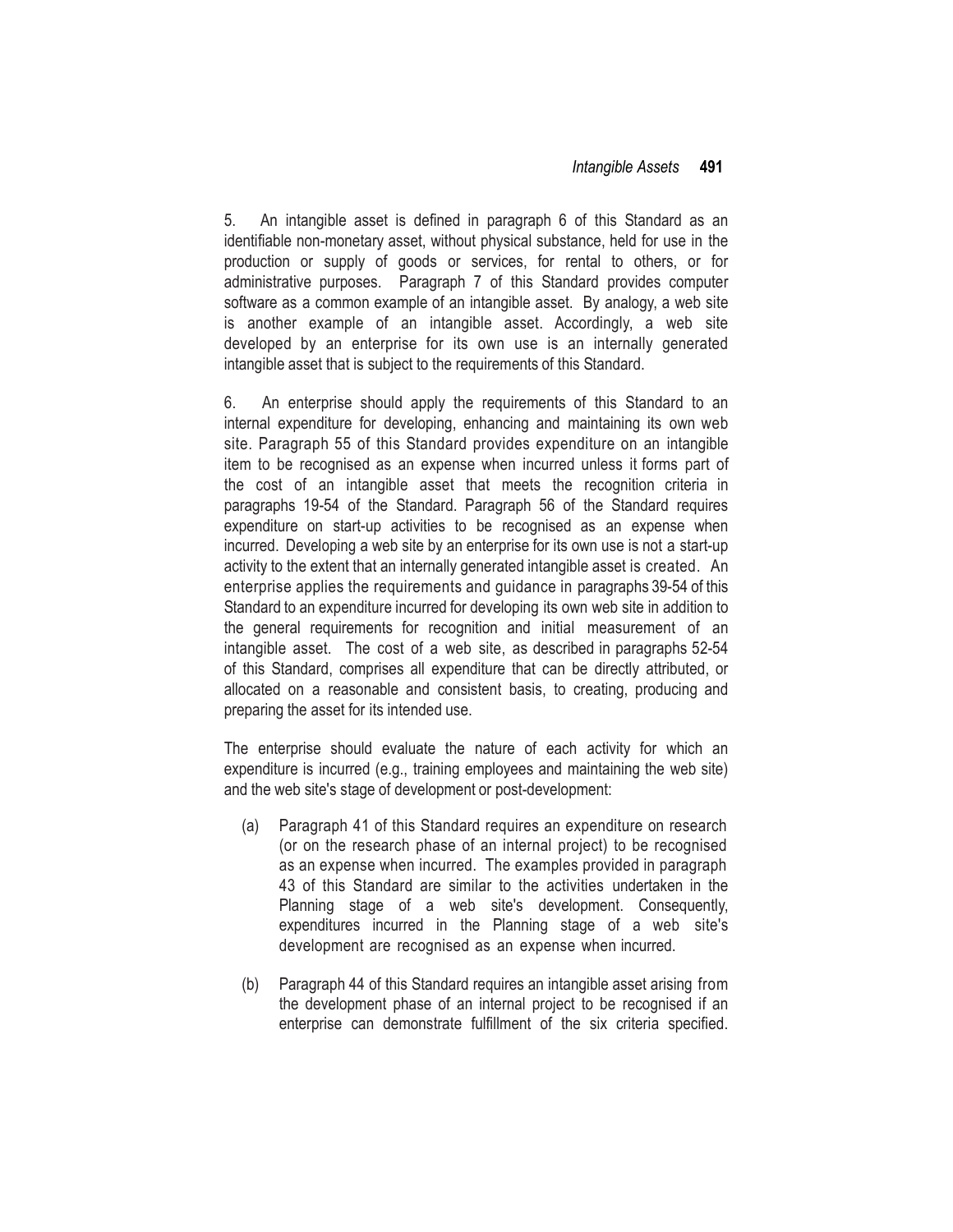Application and Infrastructure Development and Graphical Design and Content Development stages are similar in nature to the development phase. Therefore, expenditures incurred in these stages should be recognised as an intangible asset if, and only if, in addition to complying with the general requirements for recognition and initial measurement of an intangible asset, an enterprise can demonstrate those items described in paragraph 44 of this Standard. In addition,

- (i) an enterprise may be able to demonstrate how its web site will generate probable future economic benefits under paragraph 44(d) by using the principles in AS 28. This includes situations where the web site is developed solely or primarily for promoting and advertising an enterprise's own products and services. Demonstrating how a web site will generate probable future economic benefits under paragraph 44(d) by assessing the economic benefits to be received from the web site and using the principles in AS 28, may be particularly difficult for an enterprise that develops a web site solely or primarily for advertising and promoting its own products and services; information is unlikely to be available for reliably estimating the amount obtainable from the sale of the web site in an arm's length transaction, or the future cash inflows and outflows to be derived from its continuing use and ultimate disposal. In this circumstance, an enterprise determines the future economic benefits of the cash-generating unit to which the web site belongs, if it does not belong to one. If the web site is considered a corporate asset (one that does not generate cash inflows independently from other assets and their carrying amount cannot be fully attributed to a cash- generating unit), then an enterprise applies the 'bottom-up' test and/or the 'topdown' test under AS 28.
- (ii) an enterprise may incur an expenditure to enable use of content, which had been purchased or created for another purpose, on its web site (e.g., acquiring a license to reproduce information) or may purchase or create content specifically for use on its web site prior to the web site becoming available for use. In such circumstances, an enterprise should determine whether a separate asset, is identifiable with respect to such content (e.g., copyrights and licenses), and if a separate asset is not identifiable, then the expenditure should be included in the cost of developing the web site when the expenditure meets the conditions in paragraph 44 of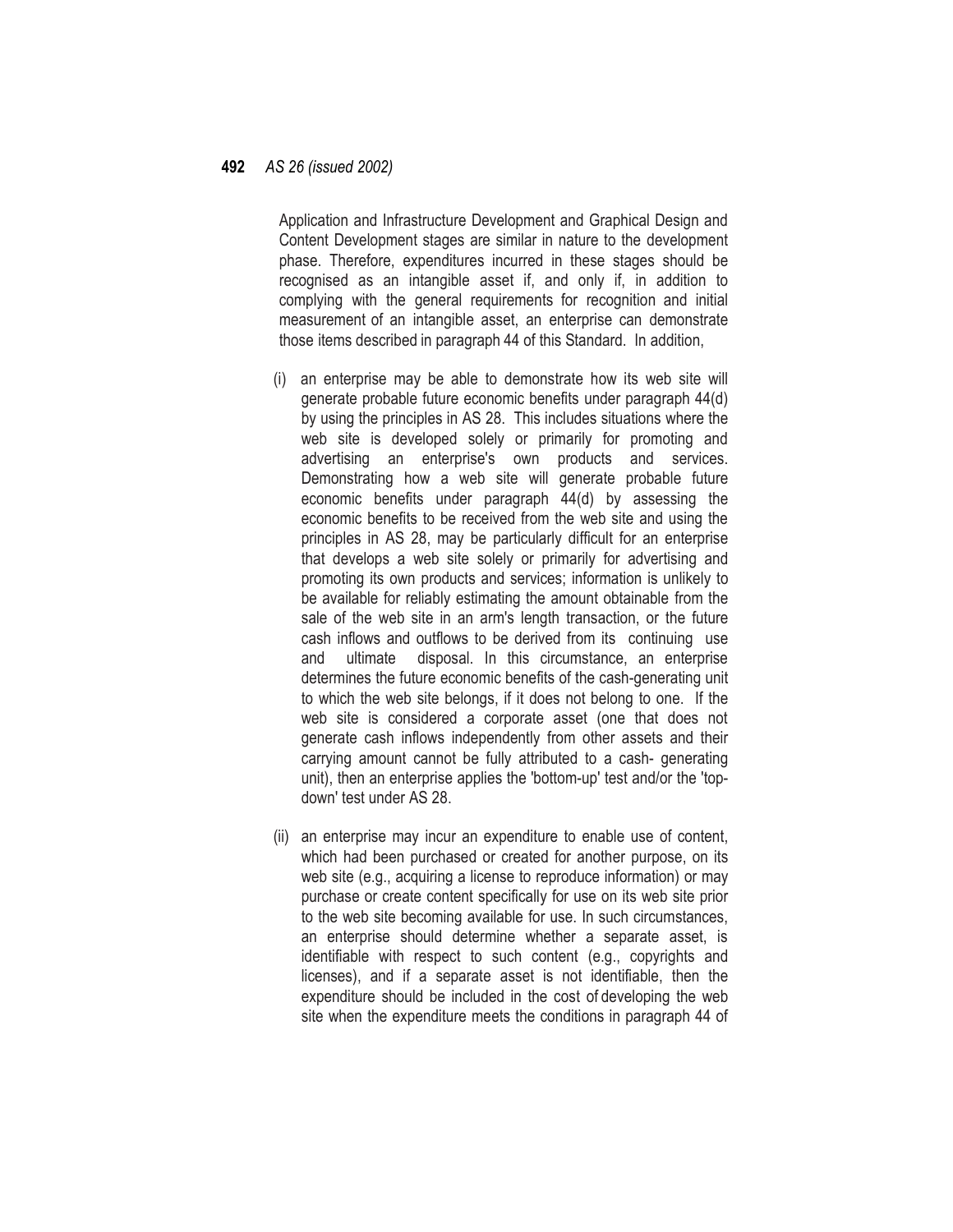this Standard. As per paragraph 20 of this Standard, an intangible asset is recognised if, and only if, it meets specified criteria, including the definition of an intangible asset. Paragraph 52 indicates that the cost of an internally generated intangible asset is the sum of expenditure incurred from the time when the intangible asset first meets the specified recognition criteria. When an enterprise acquires or creates content, it may be possible to identify an intangible asset (e.g., a license or a copyright) separate from a web site. Consequently, an enterprise determines whether an expenditure to enable use of content, which had been created for another purpose, on its web site becoming available for use results in a separate identifiable asset or the expenditure is included in the cost of developing the web site.

(c) the operating stage commences once the web site is available for use, and therefore an expenditure to maintain or enhance the web site after development has been completed should be recognised as an expense when it is incurred unless it meets the criteria in paragraph 59 of the Standard. Paragraph 60 explains that if the expenditure is required to maintain the asset at its originally assessed standard of performance, then the expenditure is recognised as an expense when incurred.

7. An intangible asset is measured subsequent to initial recognition by applying the requirements in paragraph 62 of this Standard. Additionally, since paragraph 68 of the Standard states that an intangible asset always has a finite useful life, a web site that is recognised as an asset is amortised over the best estimate of its useful life. As indicated in paragraph 65 of the Standard, web sites are susceptible to technological obsolescence, and given the history of rapid changes in technology, their useful life will be short.

8. The following table illustrates examples of expenditures that occur within each of the stages described in paragraphs 2 and 3 above and application of paragraphs 5 and 6 above. It is not intended to be a comprehensive checklist of expenditures that might be incurred.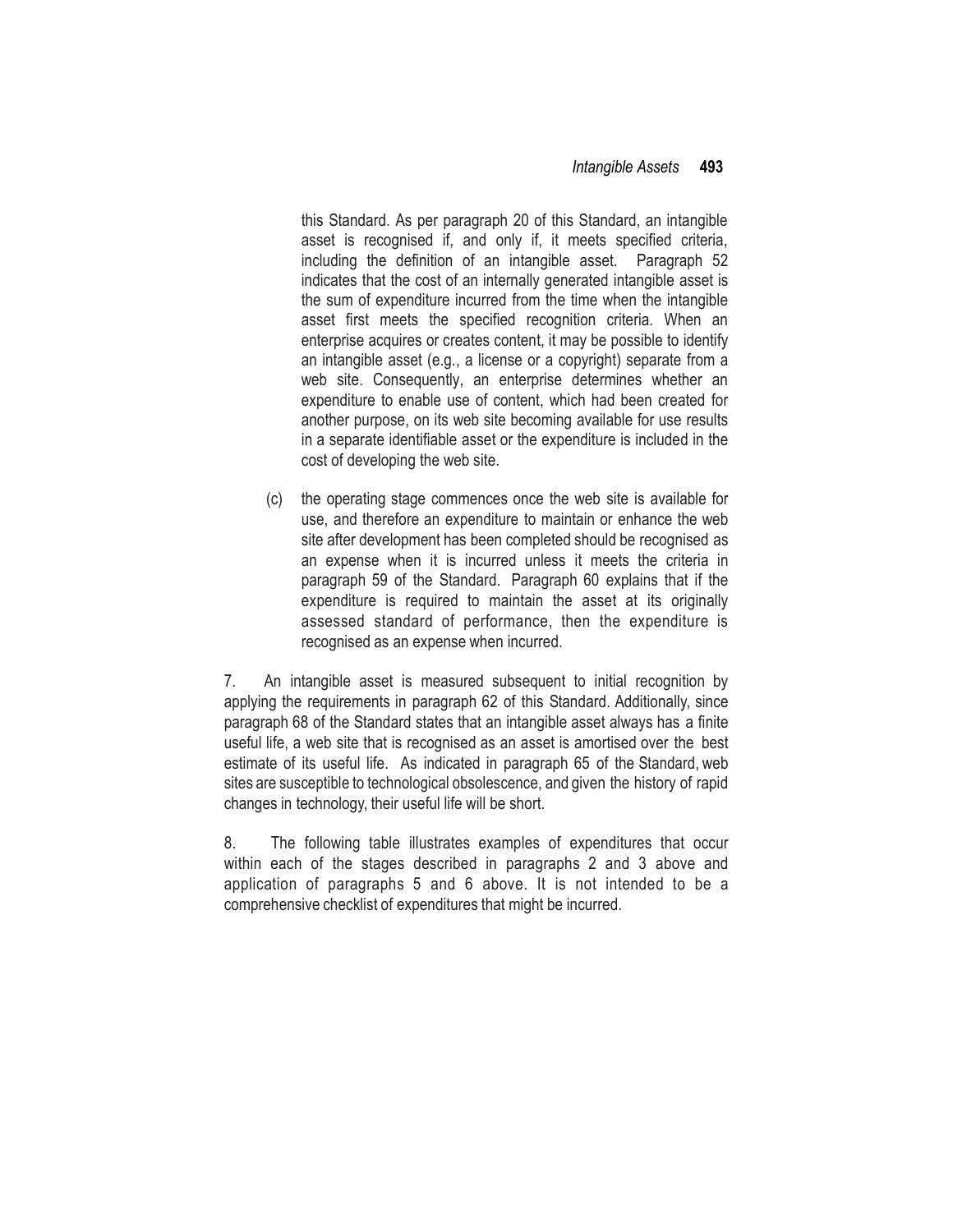| <b>Nature of Expenditure</b>                                                                                                                                                                                                        | <b>Accounting treatment</b>                                                                      |
|-------------------------------------------------------------------------------------------------------------------------------------------------------------------------------------------------------------------------------------|--------------------------------------------------------------------------------------------------|
| <b>Planning</b>                                                                                                                                                                                                                     |                                                                                                  |
| • undertaking feasibility studies<br>defining hardware and software<br>specifications<br>evaluating alternative products and<br>suppliers<br>• selecting preferences                                                                | Expense when incurred                                                                            |
| <b>Application and Infrastructure</b><br><b>Development</b>                                                                                                                                                                         |                                                                                                  |
| purchasing or developing hardware                                                                                                                                                                                                   | Apply the requirements of AS 10                                                                  |
| • obtaining a domain name<br>• developing operating software (e.g.,<br>operating system and server software)<br>• developing code for the application<br>installing developed applications on<br>the web server<br>• stress testing | Expense when incurred, unless it<br>meets the recognition criteria under<br>paragraphs 20 and 44 |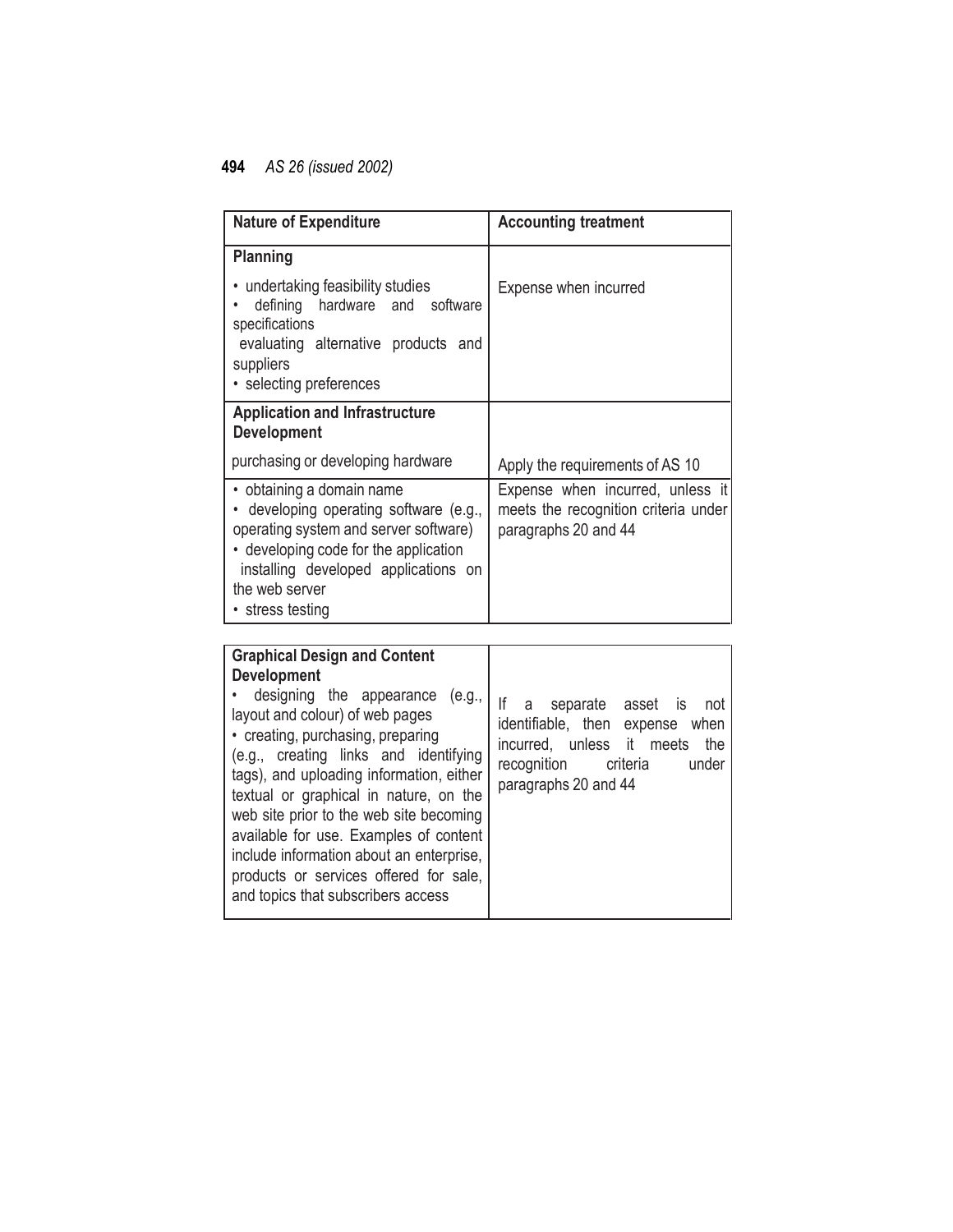| <b>Operating</b>                                                                                                                                                                                                                                                                                                                                         |                                                                                                                                                                              |
|----------------------------------------------------------------------------------------------------------------------------------------------------------------------------------------------------------------------------------------------------------------------------------------------------------------------------------------------------------|------------------------------------------------------------------------------------------------------------------------------------------------------------------------------|
| • updating graphics and revising<br>content<br>• adding new functions, features and<br>content<br>• registering the web site with search<br>engines                                                                                                                                                                                                      | Expense when incurred, unless in rare<br>circumstances it meets the criteria in<br>paragraph 59, in which case the<br>expenditure is included in the cost of<br>the web site |
| <b>Other</b>                                                                                                                                                                                                                                                                                                                                             |                                                                                                                                                                              |
| • selling, administrative and other<br>general overhead expenditure unless<br>it can be directly attributed to<br>preparing the web site for use<br>• clearly identified inefficiencies and<br>initial operating losses incurred<br>before the web site achieves planned<br>performance (e.g., false start testing)<br>training employees to operate the | Expense when incurred                                                                                                                                                        |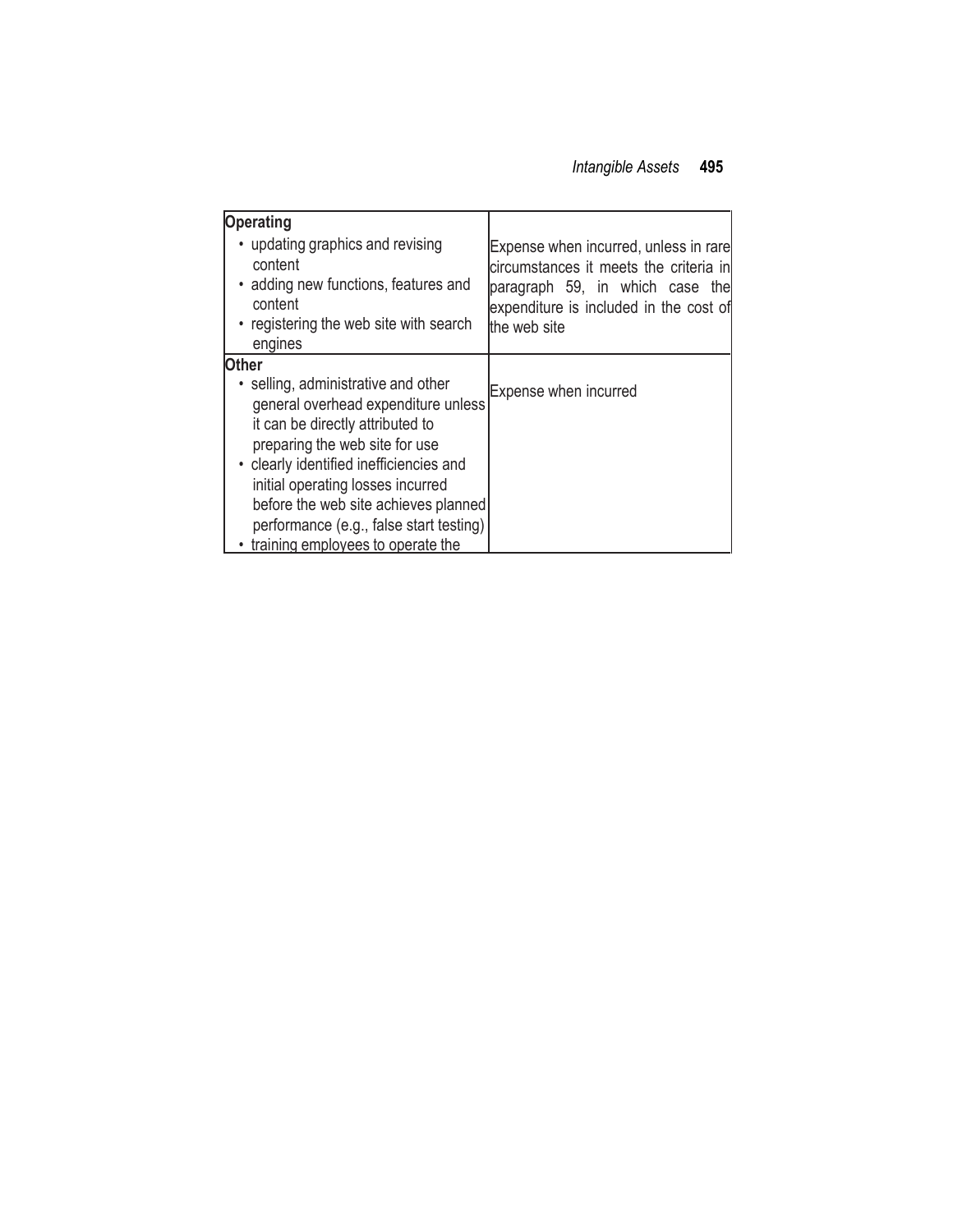# **Illustration B**

*This Illustration which does not form part of the Accounting Standard, provides illustrative application of the requirements contained in paragraph 99 of this Accounting Standard in respect of transitional provisions.*

### **Illustration 1 - Intangible Item was not amortised and the amortisation period determined under paragraph 63 has expired.**

An intangible item is appearing in the balance sheet of A Ltd. at Rs. 10 lakhs as on 1-4-2003. The item was acquired for Rs. 10 lakhs on April 1, 1990 and was available for use from that date. The enterprise has been following an accounting policy of not amortising the item. Applying paragraph 63, the enterprise determines that the item would have been amortised over a period of 10 years from the date when the item was available for use i.e., April 1, 1990.

*Since the amortisation period determined by applying paragraph 63 has already expired as on 1-4-2003, the carrying amount of the intangible item of Rs. 10 lakhs would be required to be eliminated with a corresponding adjustment to the opening balance of revenue reserves as on 1-4-2003.*

### **Illustration 2 - Intangible Item is being amortised and the amortisation period determined under paragraph 63 has expired.**

An intangible item is appearing in the balance sheet of A Ltd. at Rs. 8 lakhs as on 1-4-2003. The item was acquired for Rs. 20 lakhs on April 1, 1991 and was available for use from that date. The enterprise has been following a policy of amortising the item over a period of 20 years on straight-line basis. Applying paragraph 63, the enterprise determines that the item would have been amortised over a period of 10 years from the date when the item was available for use i.e., April 1, 1991.

*Since the amortisation period determined by applying paragraph 63 has already expired as on 1-4-2003, the carrying amount of Rs. 8 lakhs would be required to be eliminated with a corresponding adjustment to the opening balance of revenue reserves as on 1-4-2003.*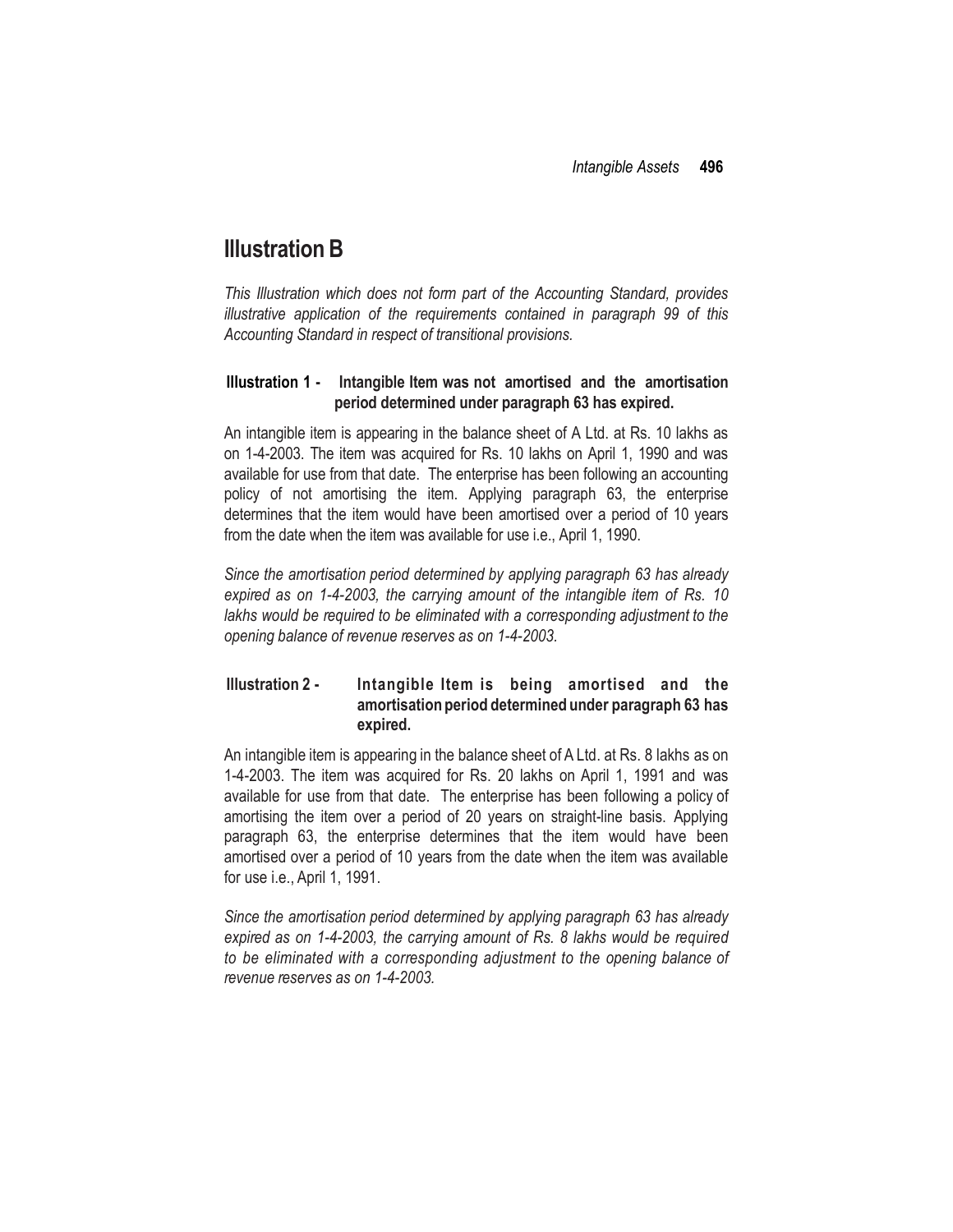### **Illustration 3 - Amortisation period determined under paragraph 63 has not expired and the remaining amortisation period as per the accounting policy followed by the enterprise is shorter.**

An intangible item is appearing in the balance sheet of A Ltd. at Rs. 8 lakhs as on 1-4-2003. The item was acquired for Rs. 20 lakhs on April 1, 2000 and was available for use from that date. The enterprise has been following a policy of amortising the intangible item over a period of 5 years on straight line basis. Applying paragraph 63, the enterprise determines the amortisation period to be 8 years, being the best estimate of its useful life, from the date when the item was available for use i.e., April 1, 2000.

*On 1-4-2003, the remaining period of amortisation is 2 years as per the accounting policy followed by the enterprise which is shorter as compared to the balance of amortisation period determined by applying paragraph 63, i.e., 5 years. Accordingly, the enterprise would be required to amortise the intangible item over the remaining 2 years as per the accounting policy followed by the enterprise.*

### **Illustration 4 - Amortisation period determined under paragraph 63 has not expired and the remaining amortisation period as per the accounting policy followed by the enterprise is longer.**

An intangible item is appearing in the balance sheet of A Ltd. at Rs. 18 lakhs as on 1-4-2003. The item was acquired for Rs. 24 lakhs on April 1, 2000 and was available for use from that date. The enterprise has been following a policy of amortising the intangible item over a period of 12 years on straightline basis. Applying paragraph 63, the enterprise determines that the item would have been amortised over a period of 10 years on straight line basis from the date when the item was available for use i.e., April 1, 2000.

*On 1-4-2003, the remaining period of amortisation is 9 years as per the accounting policy followed by the enterprise which is longer as compared to the balance of period stipulated in paragraph 63, i.e., 7 years. Accordingly, the enterprise would be required to restate the carrying amount of intangible item on 1-4-2003 at Rs. 16.8 lakhs (Rs. 24 lakhs - 3xRs. 2.4 lakhs, i.e., amortisation that would have been charged as per the Standard) and the difference of Rs. 1.2 lakhs (Rs. 18 lakhs-Rs. 16.8 lakhs) would be required to be adjusted against the opening balance of the revenue reserves. The carrying amount of Rs. 16.8 lakhs would be amortised over 7 years which is*